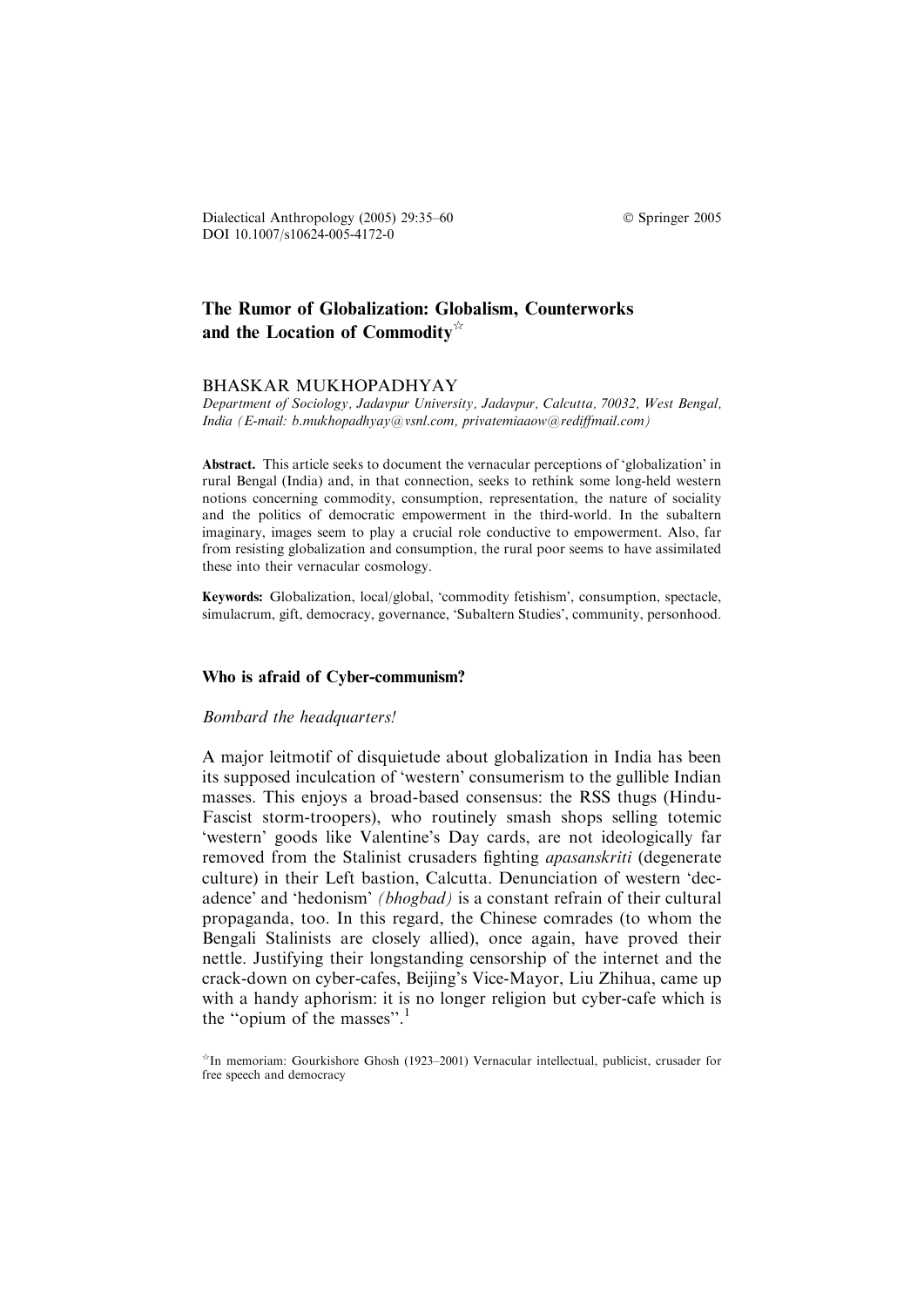Given this rainbow coalition against 'the evil demon of images', I want to celebrate here the imaginaries of consumption in our part of the world haunted by the specter of cyber-communism. I do this by exploring the emergent solidarities engendered by these images, binding ordinary people in their quotidian struggles against the State, the Party, the World Bank, the IMF and other such self-appointed custodians of their destiny. I locate agency in the pleasure experienced by the poor in their enchantment by images of commodities. From Mandeville through Marx to postmodern counter-culture gurus, desire and consumption have consistently been vilified; the experience of consumption is held to be passive and banal, leading to a certain 'bimbofication' of the masses.<sup>2</sup> I argue that the critique of the so-called passivity of consumption ensues from a messianic desire to purge society by punishing the people for their reversion to idolatry and paganism (more on this later). I show that this didacticism is a throw back from a hoary WESTERN fear of representation as such whose poisoned fruits are, paradoxically, the authoritarian regimes of Asia. I seek to unravel here the diabolical complicity of authoritarianism with the chilling illogic of a utopian 'beyond' of representation.

## On 'Interobjectivity'

Before I come to my untimely meditations on the subaltern imaginaries of consumption, allow me to elaborate on the barest minimum of an analytical framework. My initial entry point is Appadurai's essay on the 'semioticity' of things ("methodological fetishism").<sup>3</sup> This work is heavy with the recognition that value is not inscribed in the things themselves. This de-ontologisation had the consequence of reclaiming value's intersubjective (or, shall I say, 'interobjective') face.<sup>4</sup> Before Appadurai, semioticity or cultural thingness was explored by a brand of semiotics practiced by Barthes, Baudrillard etc. As Marxists, they worked hard to peel off the 'ideological' layers of meaning surrounding things, hoping to reach its kernel – a degree zero – where the thing would be equal to itself. Released from the burden of representation, it was hoped, the thing will reappear in its primordial clarity whose locus classicus was laid out by the Cartesian res as modified by the Kantian ontological bipolarity of the transcendental ego and the mute thing-in-itself. This bipolarity is constitutive of what Latour calls the ''modern'' reality; the 'reality' of the thing as mere *ob-ject*, emerges out of this framing.<sup>5</sup> The aim of this essay is to rid progressive politics of this imaginary of the worldless res through which ''a beyond of representation is posited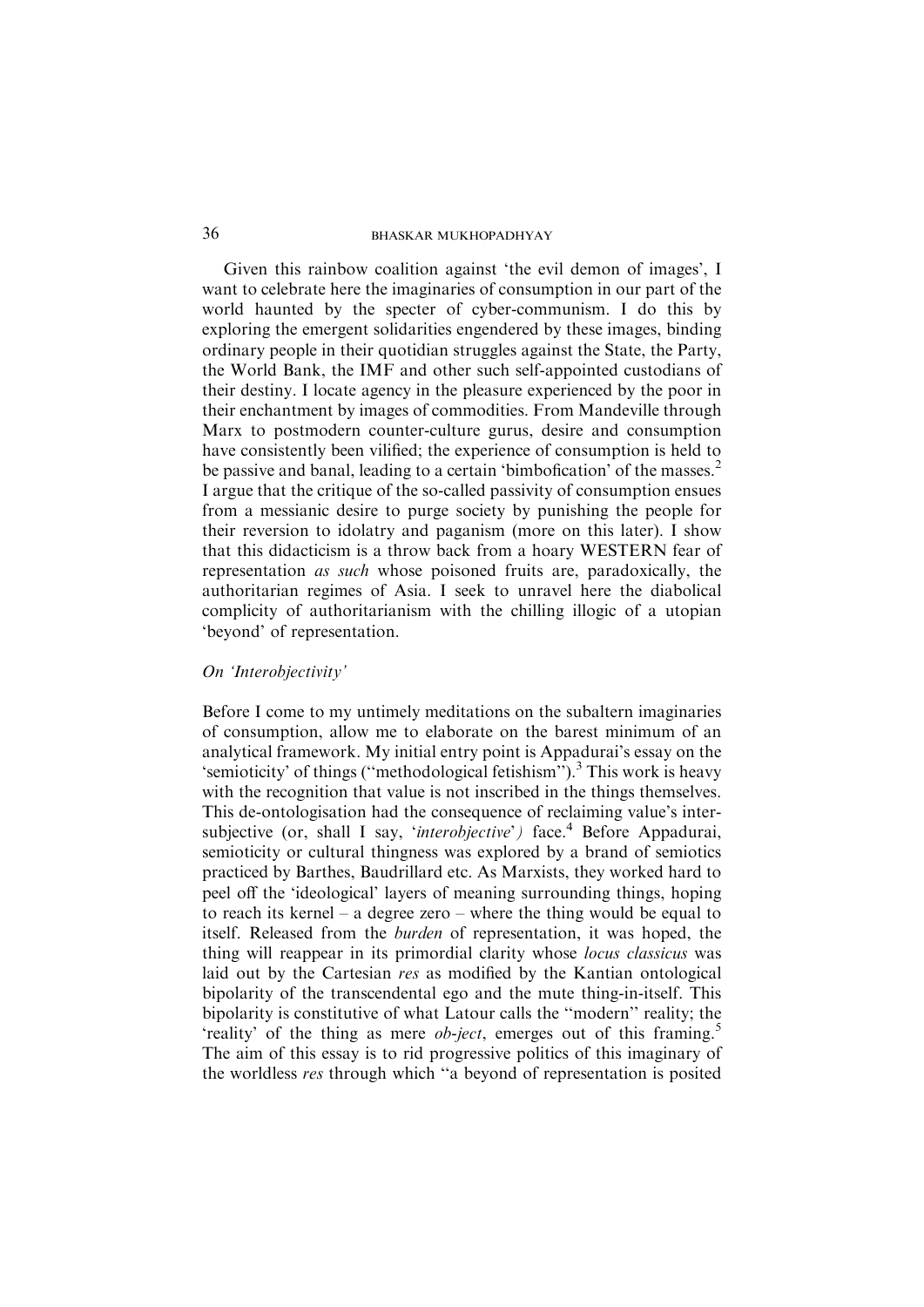in such a way that representation could be measured against it."<sup>6</sup> 'Matter' that matters is always-already inscribed with discourse. The materiality implicated in the Marxist critique of 'commodity fetishism' understood as an ''objective illusion'', is the materiality of the res. It demands that things be restored to their primal innocence (use-value) by being related directly and transparently to their master, man, without the mediation of market.<sup>7</sup> This nostalgia for a world of simple objects is grounded in a myth of presence, which informs much of contemporary 'materialist' idealism.<sup>8</sup> It is my contention that materiality must be understood as *materiality effect*  $-$  the *res* is a worldless no-thing. Worldly things are cyborgs<sup>9</sup> of sorts – their existential density is wholly due to their inscription with text. It follows that the res is a historical effect, rather than the ground of all history.<sup>10</sup>

Marx treats use-value as a mere foil to bring out the distinctive nature of exchange-value – the artifice per excellence of civil society. He wrote: ''Use-value expresses a natural relationship between a thing and a man, the existence of things for man. But exchange value represents the social existence of things": use-value is nature, exchange-value is culture.<sup>11</sup> Consequently, the work of de-naturalizing use-value and reclaiming its socialness has to begin, of necessity, with Marx who tried to wriggle usevalue out of history. He wrote in *Capital* I that the history of use-value coincides with the history of discovery of the ''properties of things''. This 'history' is sham because the notion that the thing is the sum total of its physical properties is itself a product of history.

Marx takes what he calls the ''sensuously varied objectivity [of things] as articles of utility" as a timeless fact.<sup>12</sup> But "facts" are something ''constructed... and yet, once constructed... [they have] sufficient existence that none can deny them."<sup>13</sup> We come upon a scene when things are viewed solely in terms of their 'objective' properties satisfying human 'want' – utility. I propose to treat this 'fact' as a social construction, which has acquired a certain 'durability'. Marx's reservation about market stems from the fact that it homogenizes the 'natural', sensuous singularities of things into the regimented equivalence of exchangevalues.14 But Marx's account of exchange-value leaves out something crucial: the emergence, existence and uniqueness of a system of 'goods' subject to a common definition. Political Economy emerged when the existence of this system was already a datum, a 'social fact' and, it took this equivalence for granted. It is well-known how in the eighteenth century there emerged the 'double' discourse of value – aesthetics and political economy – both (beauty and exchange value) being founded in contradistinction to a generalized 'use-value' or 'utility' of objects.15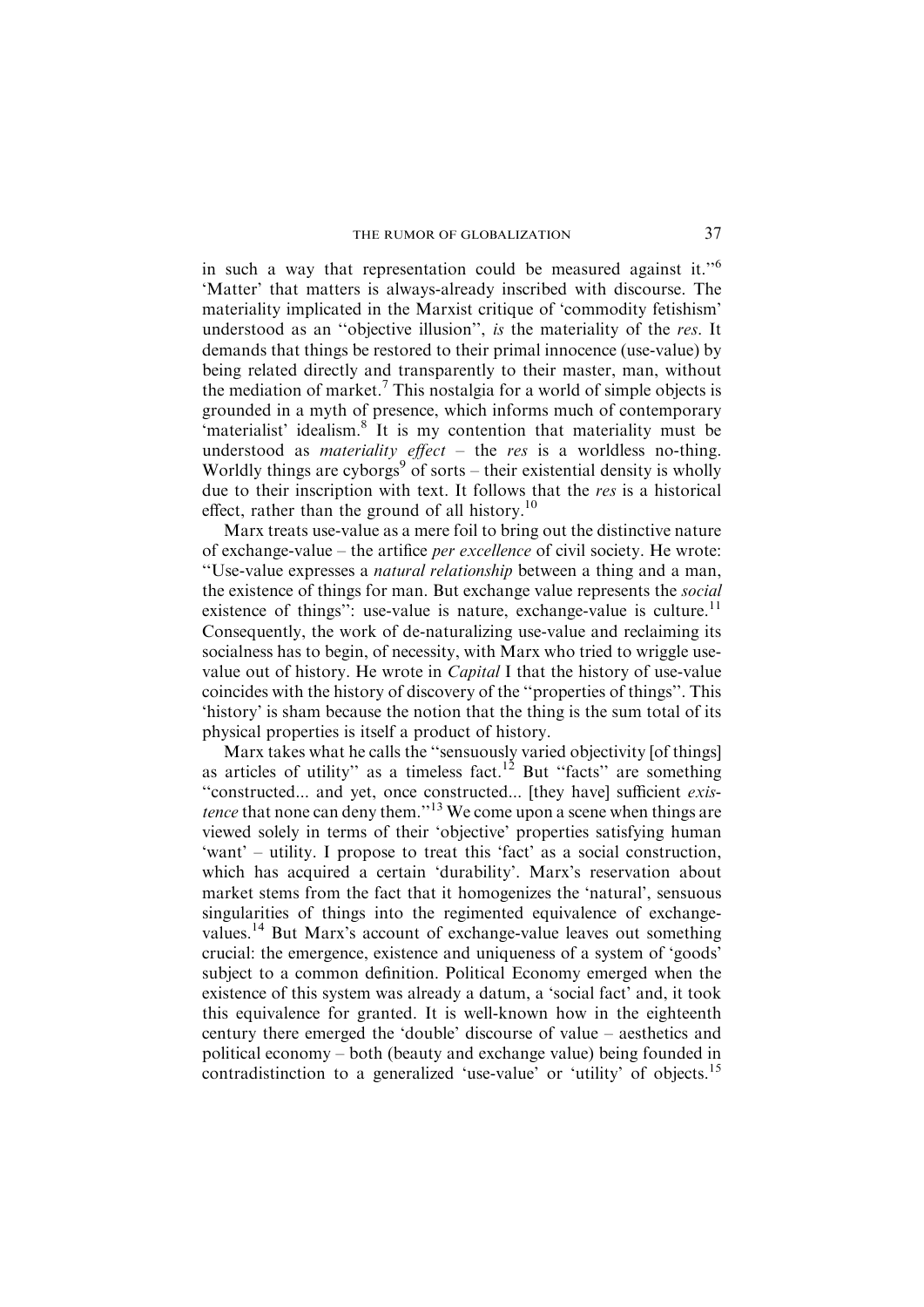Before Political Economy, so to speak, things were organized in a moral hierarchy and not yet normalized into a homogeneous system of 'goods' capable of satisfying human want. The question of equivalence was posed in cases where conflict arose and judges had to decide if an item was of satisfactory *quality*. The tradition dealing with this taxonomic problem goes back to law and jurisprudence: to judge and to code both come down to classifying a case in a legal category, or, in legal terms, to qualifying it. Law here refers at once to the king – the judge of judges, and to knowledge. So there is a clear link between *equity* and *equivalence*: what was once prescriptive, pertaining to morality and law, gradually, through repeated usage, became descriptive.<sup>16</sup> Thus, 'use-value' – the so-called qualitative character of things as things – as repository of an original and authentic substantiality  $-$  is simply the "anthropological alibi'' of exchange-value.

Since both use- and exchange-values are historically contingent constructs, it follows that the concept of commodity itself is not 'real'. It is a powerful theoretical fiction yoked with a certain vision about the nature of the present we inhabit. Stated categorically, the script I wish to contest is: through the universalisation of the commodity form, the erstwhile 'unity' of life is torn asunder and images bereft of their referents are made autonomous. Though 'globalization' is the latest phase in the career of the commodity form, so runs the argument, the germ of this development was present *essentially* in the very imaginary of commodity – in its privileging of representation and mediation over immediacy. Given that, that ''capital [would get] accumulated to the point where it becomes image" or "spectacle" – is simply a matter of time.<sup>17</sup> In its post-Marxist formulation, globalization is the culminating moment of this logic when commodity, freed from its erstwhile territorial underpinning, becomes autonomous and self-referential.<sup>18</sup> Commodity de-territorialized is the 'spectacle' universalized. ''Empire'' is the globalization of the ''society of spectacle''. Negri's 'French exile' has been rather productive: he is still churning the sour milk of '68-style (campus) radicalism!

Using this critique of the commodity form, I want to work out a nonutopian vision of valorizing the present in reporting an incident that took place in Calcutta in the wake of 'globalization'. With the intent of exploring the structural anxiety about commoditization,  $^{19}$  I rely not on the angst-ridden visions of post-modern prophets, but on the lived reality of ordinary people. I want to interrogate here their 'take' on commoditization and globalization. Exploring the commodity form through a reading of its meaning(s) as it circulates through the moral economy of the everyday, will alert us to the possibility that commodity,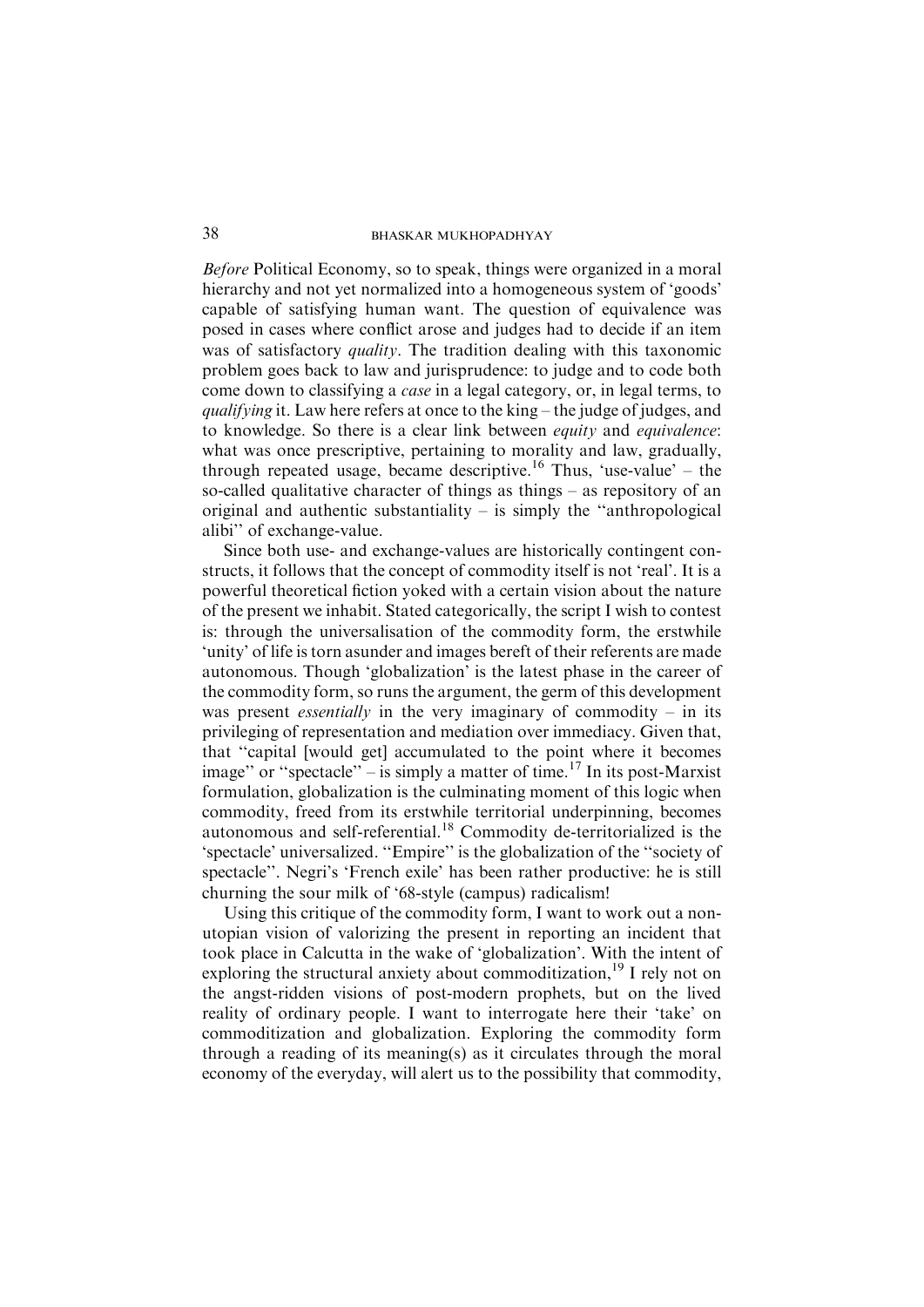''rather than being readable as a constant function'', should be thought more as a ''relational structure,'' ''possessing different valences in different contexts".<sup>20</sup>

### Globalization gone native: the ontology of everyday transactions in a bengali village daan, bakhsish, dakshina and Chinese bicycles

#### The Production of Globality

An arresting event took place in Calcutta in May  $2001$ <sup>21</sup> Truckloads of villagers from the countryside invaded the city with the objective of buying Chinese consumer goods. Rumor was rife that due to the lifting of restrictions on imports, unbelievably cheap Chinese goods would be sold at the Netaji Indoor Stadium. In early 2001, a systematic disinformation campaign was launched by the Indian big business to create panic about the imminent invasion of Chinese goods. The pro-business print-media carried lead stories on what they dubbed ''dumping'' of cheap goods by China.22 The hysteria ensuing this campaign reached such heights that the then commerce minister had to announce in the Parliament on the 24th of February 2001 that there is no immediate threat of Chinese dumping. What is peculiar about this rumor is that it was transmitted through the electronic media: traders and wholesalers all over the country received faxed messages and emails containing lists of prices.<sup>23</sup>

This rumor had generic similarity to an earlier one: the Hindu God, Ganesh, would drink milk offered by devotees on a certain day in September 1995.<sup>24</sup> It is believed that this 'miracle' actually happened. This new genre of cyber-rumor is a simulated hybrid: its potency derives not from the relative indeterminacy of word of mouth, but from the cold precision of bytes of data transmitted through silicon chips. Like the Toyota-ridden hybrid Ratha (chariot) of Advani's sinister Rathayatra in 1991<sup>25</sup> or the televised ancient epics of the early '90s, proliferation of these hybrid signifies is a defining feature of India's public culture today. These dissolve, in a manner held to be quintessentially 'postmodern', the sacred into the profane, depth into surface and, and more ominously, for the leftist Kulturkritik, the epochal division of the world in a now and a then.<sup>26</sup>

These cyber rumors are compelling instances of simulacra  $-$  a mere 'copy' not backed by an 'original' – the 'truth' or the 'real'. My quarrel with the leftist critiques of Indian public culture erupts at the point when they seek to denude simulation of agency. Rumor is a process of communication through which meanings are produced, transmitted and consumed. Yet, the coding of a message may not, necessarily, control its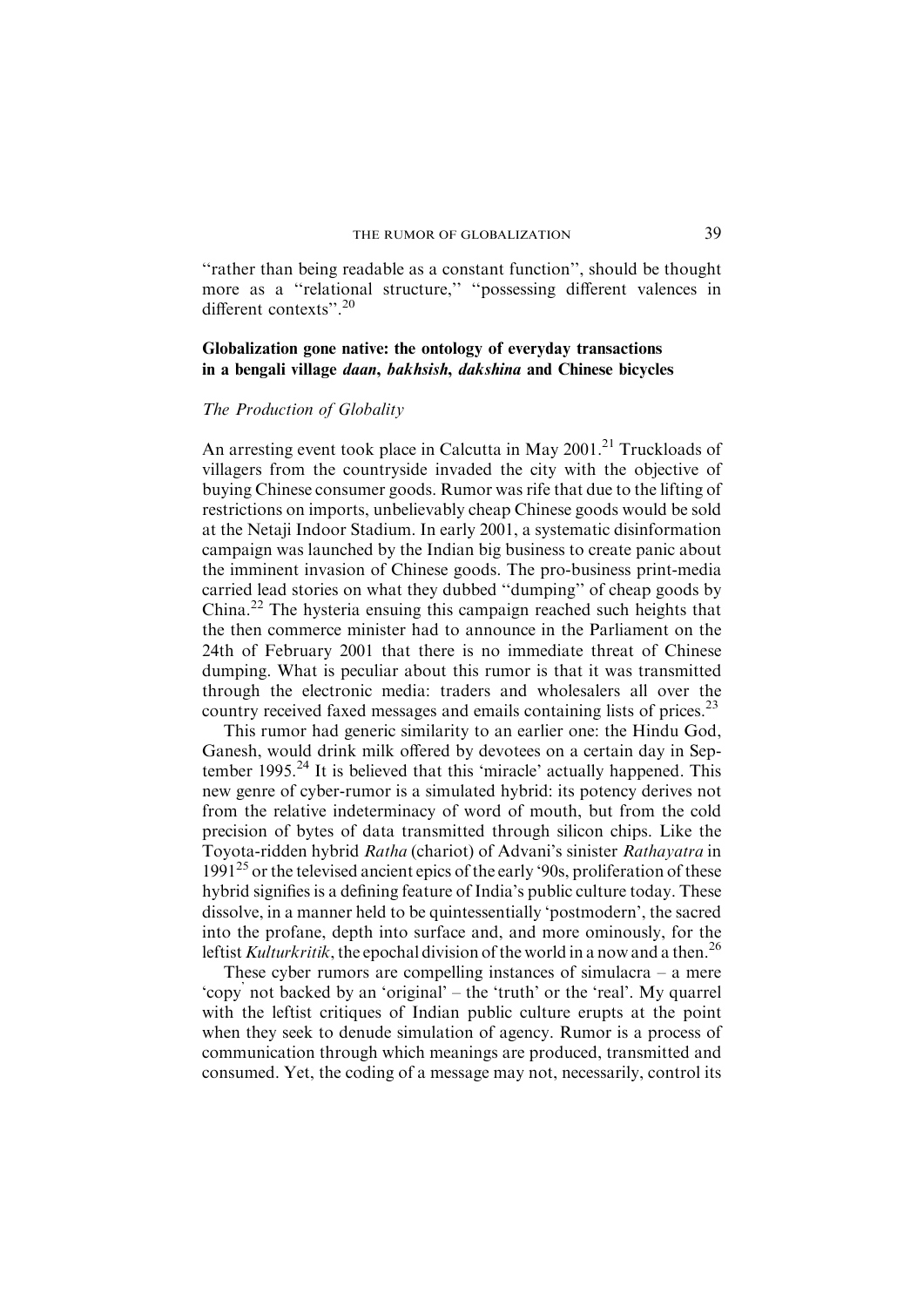reception: encoding and decoding are separate and autonomous processes. Even with simulated cyber rumors, there remains the agentive moment of decoding. It is from the debilitating shadow of passivity  $-$  of consuming passively without having a share in the production of meaning – that I want to rescue the silent majorities and the damning metaphor of simulacra.

More broadly, my title ''The Rumor of Globalization'' seeks to capture the wider historical unease surrounding globalization – not just a process out there, but also discourses and projects centered around a contested topas, a figurative 'place' in rhetorician's sense of the term. Viewed through the prism of this rumor, in that place, unfolds a war of dreams. Critical studies of globalization phrase it as a totalizing process involving a kind of 'economic' rationality which is devoid of agency – the inhuman, 'fantastic' logic of 'things' come to impose itself on what is directly lived – human 'belonging' which is necessarily local, autochthonous, resistant and unmediated by representation. It is my contention that globalization is also an *imaginary*; it is imagined through metaphors, narratives, and rumors; even its moments of violence are mediated by structures of meaning. These meanings are constitutive of 'globalization' and not simply its flip side or ideological chimeras that mask forms of oppression that are external to them. Finance, interest rates, market, tariff and regulations emerge from a discursive process because the 'economy' itself is a re-presentation, and not the 'real' world itself. If the local is 'constructed', 'produced', so to speak, by what Appadurai calls the work of ''social imagination'', so is the 'global'. Surely, 'globalization' is not One: it is many visions. It is, precisely, a war of contesting visions. To illustrate with our 'rumor of globalization': what was meant to create the semiotic condition of dread, panic and foreboding, as evident from the articles in cold print, turns into a jubilant state of expectancy for arrival of cheap consumer goods which have been denied to the Indian masses.

I want read the figure of globalization against the grain, against one of the most influential strands of contemporary thought concerned with the politics of location – namely, the work of Appadurai.<sup>27</sup> His contribution has been in de-ontologising the 'local' – in initiating the analysis of how the local is constructed by the global forces in a radically 'delocalized' world. In his reckoning the 'local', far from being the site of a plenitude of meaning, turns out to be a mere  $effect$  – caught, as it were, in the interstices of an omnipresent Global. I want to critique the localism of this globalization speak and its metropolitan myopia.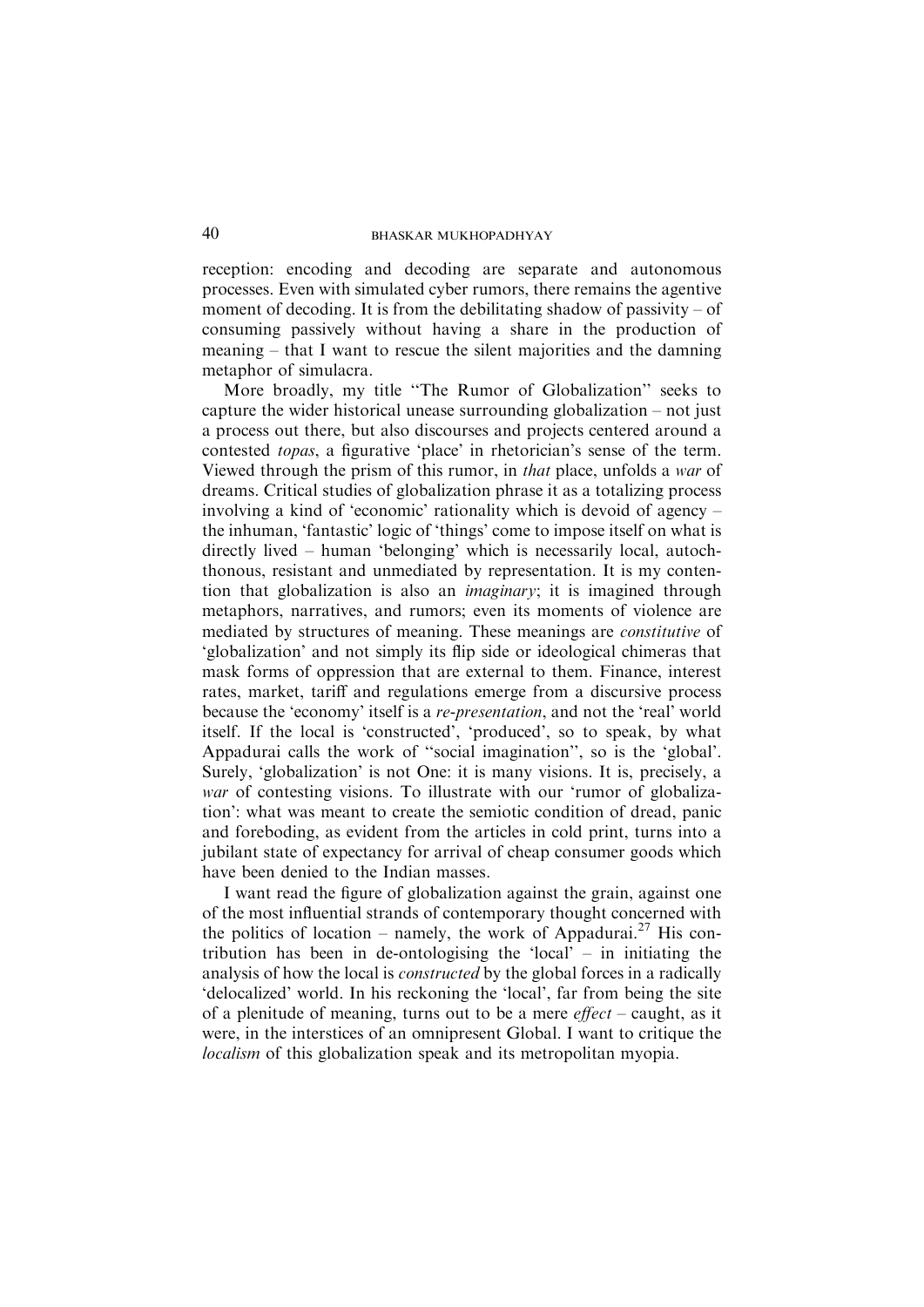# THE RUMOR OF GLOBALIZATION 41

Appadurai's rightly asserts that locality is the figural *effect* of cultural–social production. It is performed, produced, rather than being something simply given. Yet, this thinking about locality in the performative is not extended to the 'global'. Granted that the 'local' is produced; but then, by the same logic, one should admit that the 'global' is also 'produced'. At the very least, one cannot take the 'global' as some kind of an ontological ground. Besides, isn't the Global – a certain global – strictly localized in the North? Wanting to bring in a dash of dialogism into what is no more than a tame metropolitan project – 'global civil society' – in a recent essay on 'grassroots globalization', Appadurai makes a case for the funded NGOs as those who, proverbially, think global but act local.<sup>28</sup> He identifies these as *the* agency who would ensure, not just our deliverance from the clutches of the ''predatory'' nationstate, but also the promotion of a more holistic, 'from below', countervision of globalization – acting as a buffer against the corrosive effects of hyper-mobile finance capital. By evacuating the local political processes altogether as transforming sites, he misses the point that what metropolitan funding begets are oligarchies run by operators with no grassroots accountability. The very real danger inherent in the NGO path is that of depoliticization though their studied indifference to larger questions of class-domination and property ownership. Seeking to supplant rather than supplement the local institutions and being produced through metropolitan fiat rather than broad-based democratic process, their very gesture – cannily but outlandishly condescending – is questionable. To the extent they seek to enforce a certain transnational governmentality – management of things rather than government of men – their locale is circumscribed by the locution called the North.<sup>29</sup>

It is thus perfectly legitimate to think of *this* 'global' as no more than a localized vision whose production requires work of all sorts, including the ideological work of propagating a certain Eurocentric 'cosmopolitanism'.30 One cannot be a constructivist while talking about locality and simultaneously, a realist when thinking globality. The first cosmopolitan among modern philosophers, Kant, clearly stated that cosmopolitanism is necessarily a *Weltanschaung* – 'world-view', even an ethical project, but never an ontological ground.<sup>31</sup> This is not to invoke the lurid alterity of a resistant local as some kind of a ''primeval community", as a "preexisting ontological entity"<sup>32</sup> but simply to point out that we need to strive for a truly global view of globalization as opposed to the parochialism implicated in the project of 'global civil society'. Besides, it is not always autochthony which scripts the local. If we give up the habit of thinking in terms of a ''pre-given world of separate and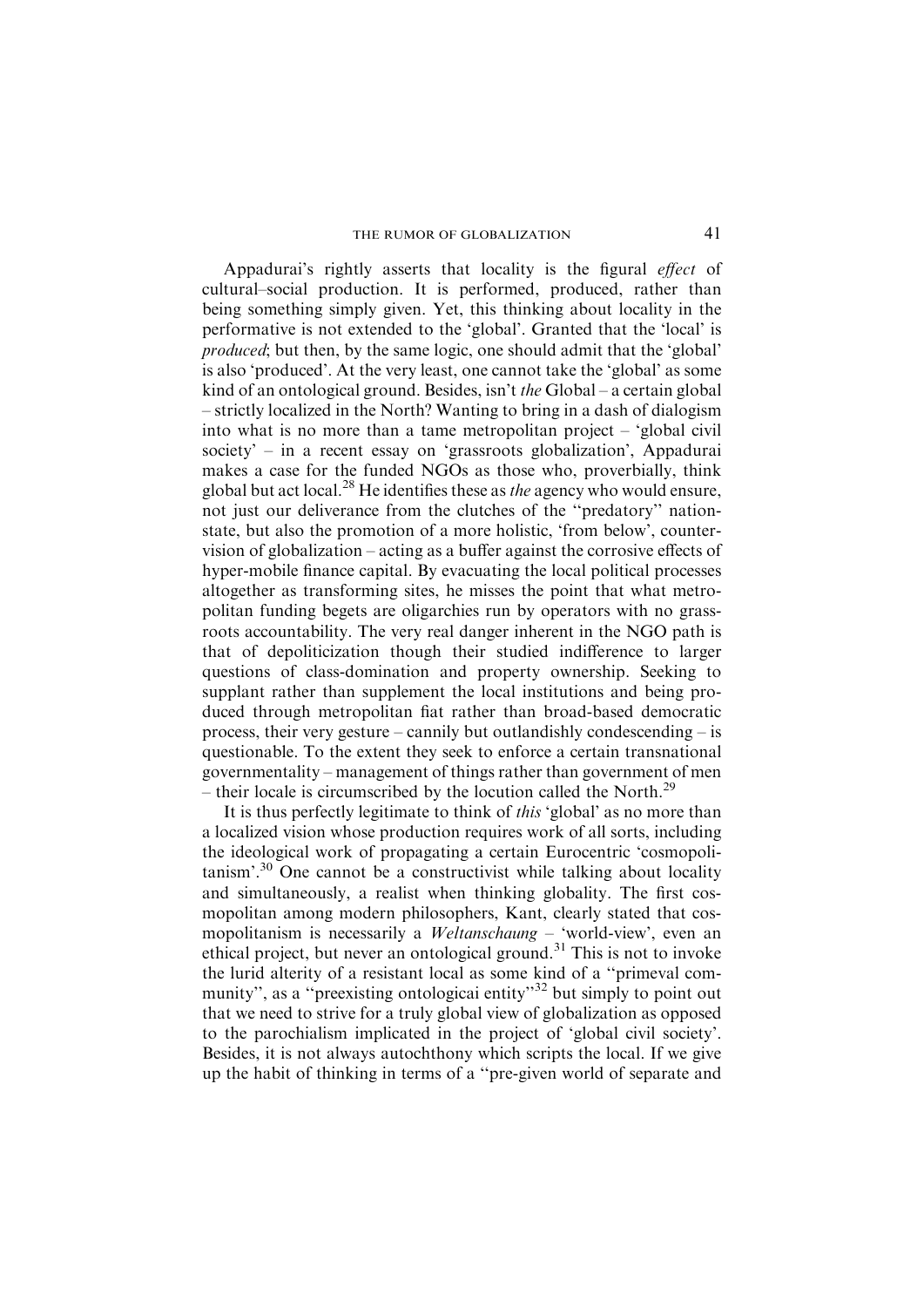discrete ''people and cultures'' and see instead a difference-producing set of relations, we turn from a project of juxtaposing preexisting differences to one of exploring the construction of differences in the historical process."<sup>33</sup> This is what I set out to do here while studying a case – the production of globality in a specific site: namely, a Bengali village near Sabang in West Midnapore in India.<sup>34</sup>

To get on with the incident of the rumor in Calcutta. Arriving at the Stadium early in the morning, the villagers have queued up like disciplined soldiers. By ten o' clock, the unnerved administration deputed cops in riot gears to disperse the crowd. They declare over loudspeakers that no such 'Sale' is scheduled to take place but in vain. At about 12, the impatient crowd threatened to smash the gates. In order to avoid trouble, the gates were opened. Representative went inside the Stadium and reported back to their folks. Convinced that the venue has been shifted to prevent them from buying the cheap "foren" (foreign) goods in limited supply and that the administration had connived with the rich to corner the goodies for themselves, the disappointed crowd left with bitterness.

Later, by chance, I meet some of these people in a remote village of Midnapore. They came to Calcutta to buy Chinese bicycles, a metonymy for mobility in rural Bengal (a standard Indian bicycle costs Rs. 1200 while a Chinese one with gears was supposed to cost only Rs. 500), What emerged as crucial about their understanding of the Chinese goods is the category of 'gift' in the very special sense they attributed to it. They called these goods ''globalizationer daan'' (gift of globalization) when I was chiding them for their credulity. Daan in Bengali (derived from Sanskrit dana) means gift.

I do not wish to revisit here the vast ethnographic literature generated in the wake of Mauss's *The Gift*.<sup>35</sup> Leaving traditional Melanesia apart, which bears little resemblance to my rural Bengal which has voted a Communist party to power for the last 25 years, I find it difficult to locate an analogue in the 'hard' ethnographic literature on 'gift' to make sense of ''globalizationer dann''. A distant parallel is found in the early work of Taussig about devil worship.<sup>36</sup> However, his model of fetishism in which western consumer goods play the role of fetish in the literal sense of the term (animated objects), is inappropriate here since there is nothing 'magical' about our Chinese goods. Why 'gift' then, since one must pay money to acquire these?

I hope a tentative answer emerges from my diminutive ethnography. At the heart of the Marxist theory of the commodity, there is a generalized denunciation of the present as the abstract time of capital as opposed to an 'earlier', 'cyclical' time lived by 'communities'. The series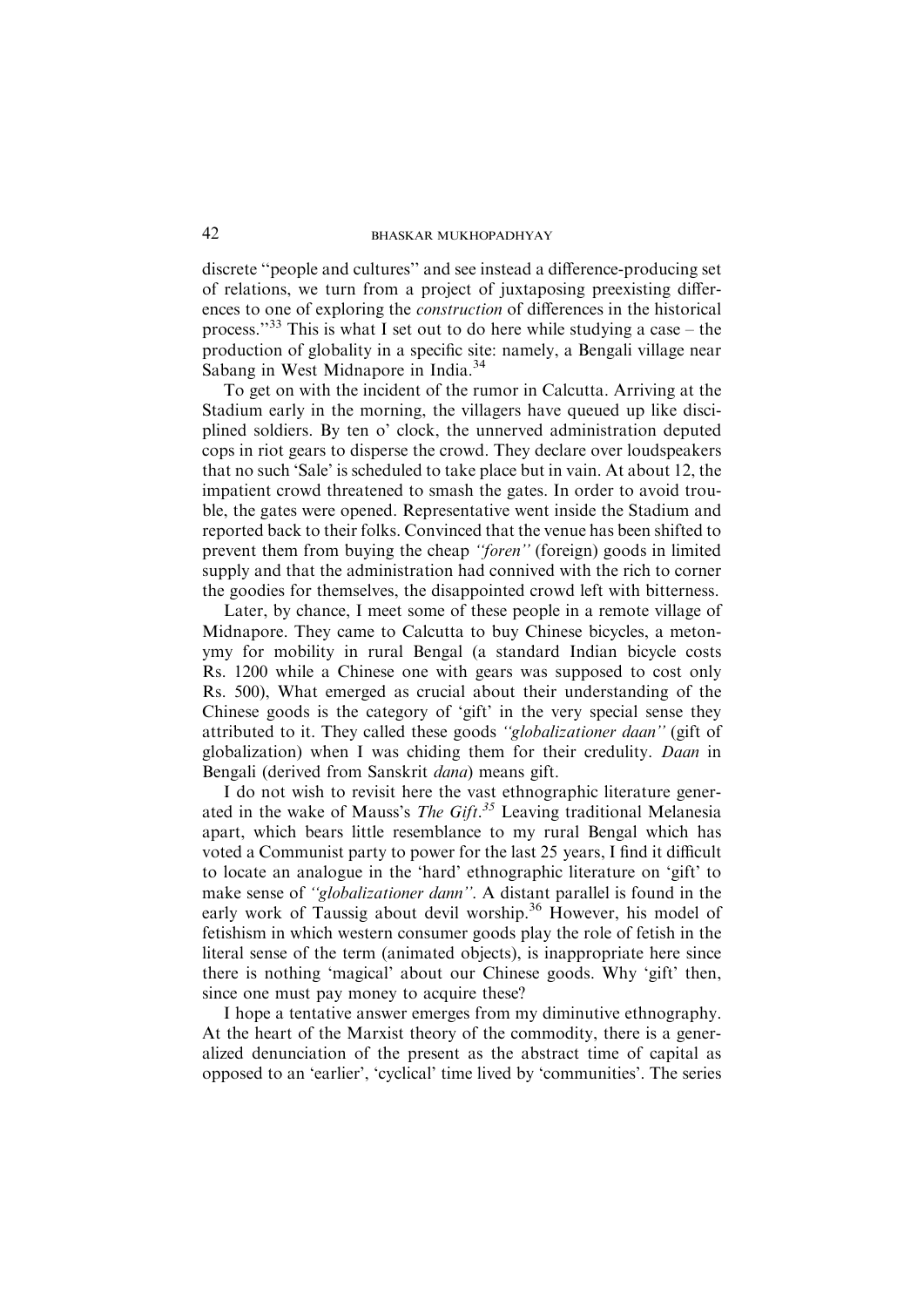of binary oppositions – capital/community, use-/exchange-value, self-interest/altruism – inheres in the commodity/gift opposition. The apparent clarity of the contrast between the two very different forms of social life of things has made it integral to the more general logic that opposes tradition to modernity. But just as that opposition, rather than representing a clear-cut temporal rupture, turns out to be a form of mythical thinking in which the moment of rupture is endlessly repeated, so too, on closer examination, do the concepts of gift and commodity seem to partake of each other: shrewd calculations underlie the mutually obligating gift and, commodities turn out to be constantly endowed with non-commodity, ethical meanings.

After the expression ''globalisationer daan'' was thrown up in course of conversation, I was waiting in suspended animation for some supplementary statements. To my utter dismay, the villagers went on and on talking about local politics: breathtaking stories of corruption by the cliques formed around the various *panchavat* bodies dominated by the ruling Communist Party of India (Marxist). These local stories were complemented by more fantastic stories of grafting, bribery and nepotism of the leading leaders of the ruling party quoted from the newspaper Bartaman, which specializes in sensational journalism and was backing Mamata Banerjee, the leader of the opposition party, Trinamul Congress  $(TMC)$  – largely a front for the lumpen proletariat – on the eve of the 2002 assembly election. Before the election, the TMC was riding a sudden 'wave' of popularity induced by media-hype though was routed subsequently through electoral debacle.

Since the ethnographer's job is to listen, I sit in a kind of bored trance, growing increasingly restive with their discordant stories. To break out of the stalemate, I decide to argue with the villagers. I tell them that I am not a gullible outsider. I vote the Communists because they are the only force committed to grassroots democracy and empowerment of the poor. Corruption notwithstanding, one must not forget about the wider society which has benefited from leftist rule. Before the left came to power, the question of grassroots corruption could not arise: money started percolating down to the village level only after the panchayat (elected and autonomous village civic bodies) system was introduced. This historic step towards decentralisation was further exacerbated by grass-roots land reforms (Operation Barga). So, their keenness in discussing corruption and local politics is welcome and through such grassroots critique, someday, corruption will give way to a transparent administration. But we must not throw away the baby with the bath-water.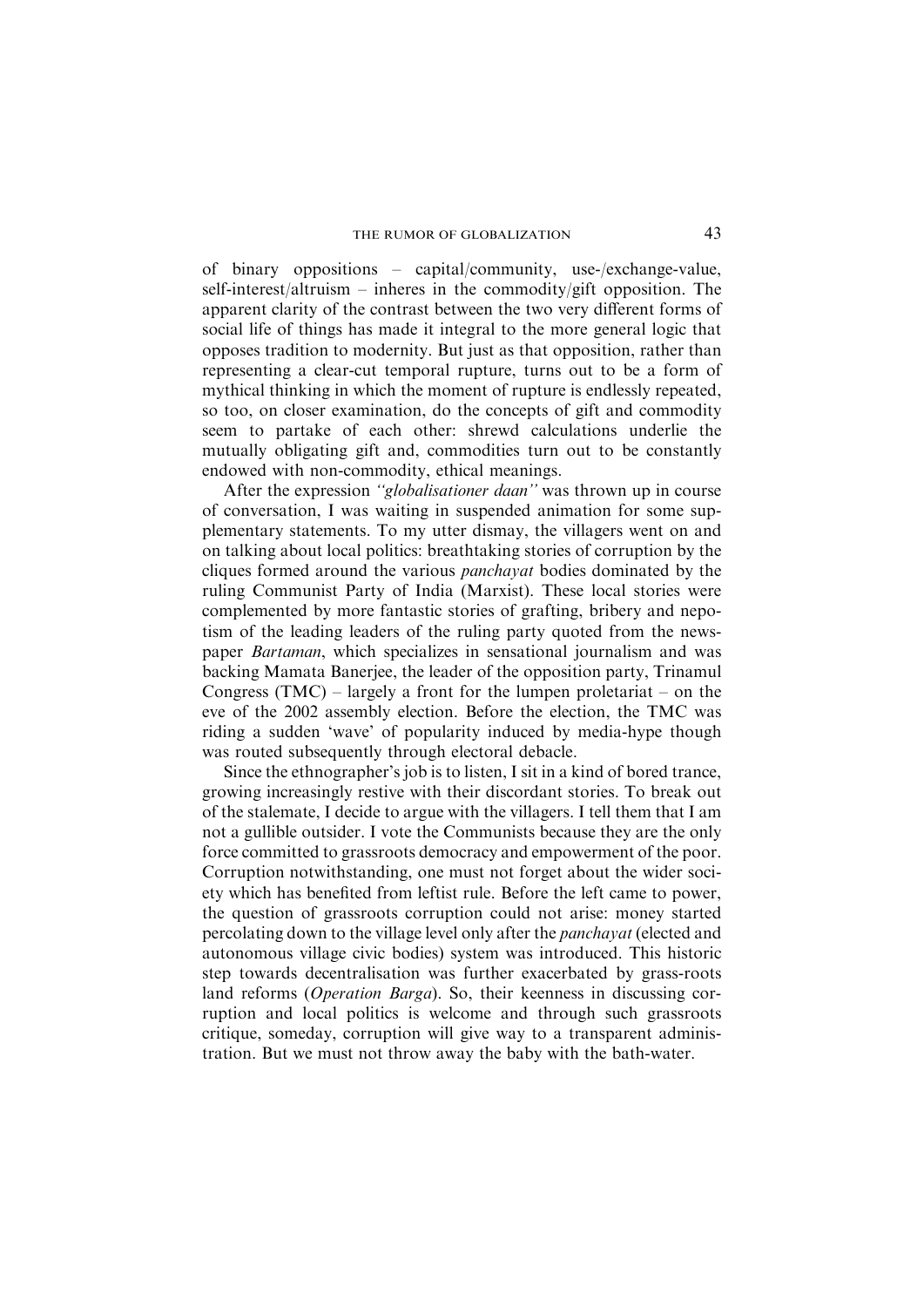My little speech failed to produce the desired effect  $-$  I found incomprehension writ large on the faces of my audience. The problem seemed to be rooted in the semantic ambiguity of the term ''wider society" (brihattaro samaj). What 'society' was I talking about? Was I talking about sikshito samaj (a common expression in subaltern Bengali speech, meaning 'the posh, educated lot')? It is true that the salaried middle class has flourished under left rule, but what about their samaj? My plea that transcending this or that *samaj*, there is a 'wider-society', fell on deaf ears. The villagers failed to understand what I called an overarching, 'wider society', and we plunged into a dense discussion about samaj, person (lok) and self-other (apan-par, nijer/parer). I meant to tell them that they are parochial; a person must relate directly with society and not just with one's own kin or neighbors. They point out that this is impossible. How can a person be like a solitary, stand-alone ''light-post'' [lamp-post]? Are they humans or insects (''lok na pok?'') How immediate relationships can be so cut and dry (''lepa-poncha'') as to be mediated through the abstract protocol of some 'wider society'? I think of relations as something ''I'' enter into, as after the fact of my personhood, while they think of relations (not in the abstract but very concretely as atmiya-swajan and para-porshi) as constitutive of their personhood. No wonder the villagers think of what I called 'wider society' as a bookish jargon.

It turns out that these villagers' practices of life neither presuppose nor evince, after the fact, anything like 'society' and its corollary, 'individual'. Hence, the search for ''the relationship'' between the two is misleading. What has been called ''clientelism''is precisely a gloss on this phenomenon – the fact that voting and mobilization patterns in Indian politics do not evince the individual as the basic unit of decision-making.37 Pundits of Indian politics talk of 'ascriptive'<sup>38</sup> rather than 'associative' community in explaining the phenomenon of 'bloc voting' where people vote on the basis of caste, community or other so-called 'primordial' loyalties. The recent NGO interventions in devising novel forms of credit customized to serve the very poor also demonstrates this. The spectacular success of 'micro-finance' – where a group as a whole stands as collateral for debts incurred by its members – reveals a pattern of behavior grossly at odds with the received notions of personhood, property and agency.<sup>39</sup>

The Bengali word for sociality, samaj, resists translation. All the authoritative dictionaries of Bengali language assert that samaj is primarily an assembly representing a particular *jati* of a particular locality.<sup>40</sup> It also means a particular and localized group of people or a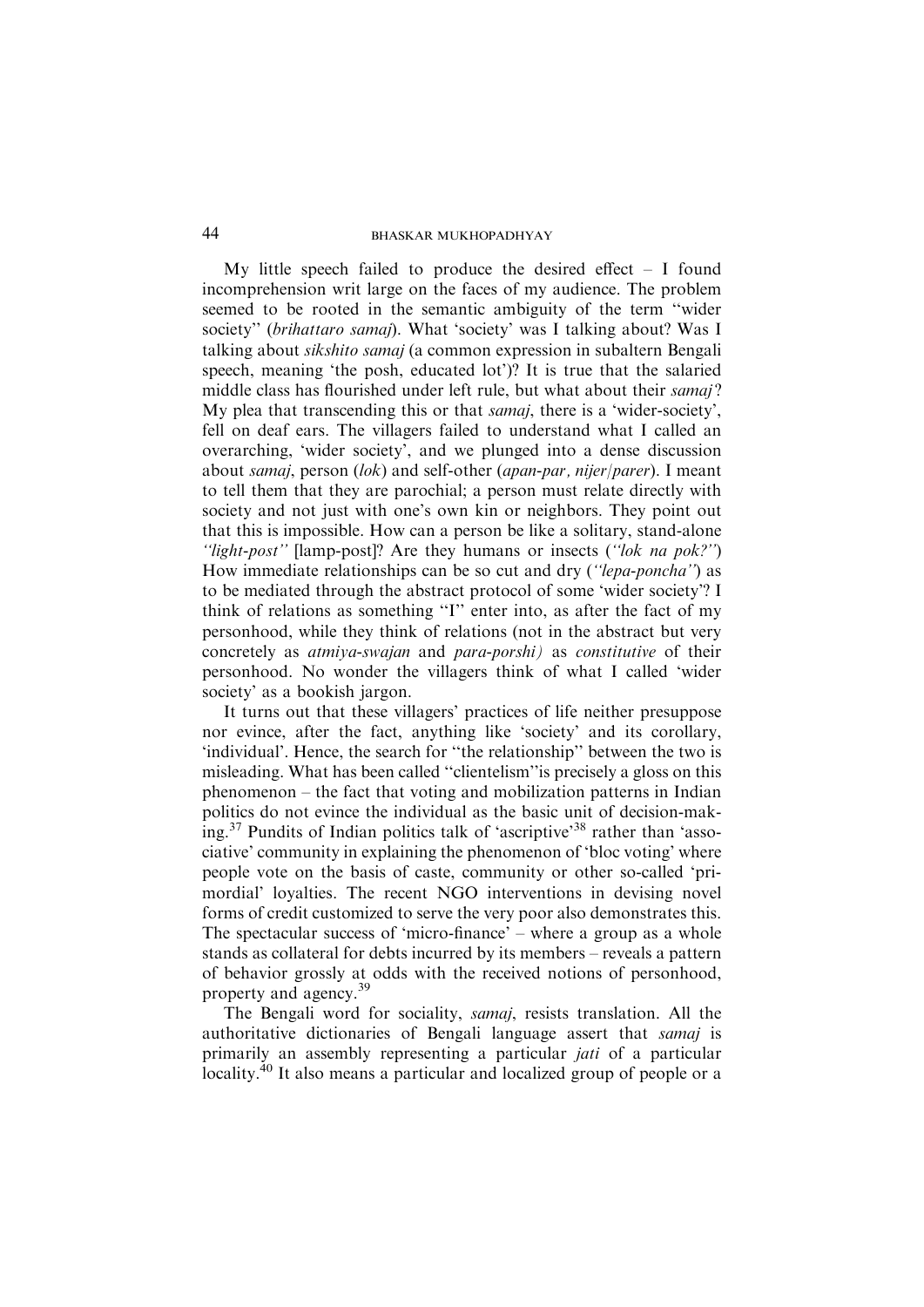face-to-face milieu. The root meaning of *samaj* is a contingent congregation – a coming together of people for a specific purpose. It is an event, even a performance but never a thing, as in Durkheimian 'society' – a putative anthropological constant.

In recent times, anthropologists have attempted to interrogate the category of 'society': it is no longer thought as a condition humana. Strathern set the agenda when she asked rhetorically: ''In what kind of cultural contexts do people's self-description include a representation of themselves as society?"<sup>41</sup> In social theory, influenced by Charles Taylor and Castoriadis, Poovey (among others) has attempted a deconstruction of the 'social': the kind of durability and autonomy it has acquired in the west is shown to be a part of the long process of reification that we call modernity.<sup>42</sup>

The Bengali debate on *samaj* goes back to the end of the 19th century and is still smoldering. The debate was shaped by concerns arising out of the vicissitudes of colonial modernity. With the deepening of the Western influence, the development of the modern institution of 'society' (understood in the Arendtian sense of a middle-ground between the family/kinship institutions and the state) implicated in the growth of various civic institutions in late-nineteenth century Calcutta, did not go unnoticed by indigenous thinkers like Rabindranath Tagore. Also, this was the period when what we now call, after Foucault, a certain 'governmentalisation' of the colonial state was under way. To the *swadeshi* thinker, this appeared as an encroachment on the domain of the samaj and a radical departure from the erstwhile ideal of a polity governed largely by self-regulated institutions centered on kinship. In his famous Swadeshi Samaj (Indigenous Society) (1904) Tagore upheld the ideal of a self-subsistent, resistant 'samaj' autonomous from the state (the samaj/state divide being homologous to the larger paradigmatic nationalist inside/outside divide) as the differencia specificia of 'our' polity as opposed to the embeddedness of the state in European polities.<sup>43</sup> He also made it clear that person-concept in *samaj* is relational. But traditional 'Hindu' or Indian society (I use the word now in a purely descriptive sense), by its very constitution, consisting of numerous samajs at different levels, is not something that can act together ever as one body. The very nature of samaj sociality that operates by differentiation, will prevent this. What holds it together is not solidarity or sociability in the western sense but the symbolic efficacy of a very lose ethic called dharma. So, while Tagore was right in stressing relationality of persons and autonomy of the traditional *samajs* from state, he was wrong in thinking that relationality can be used to forge an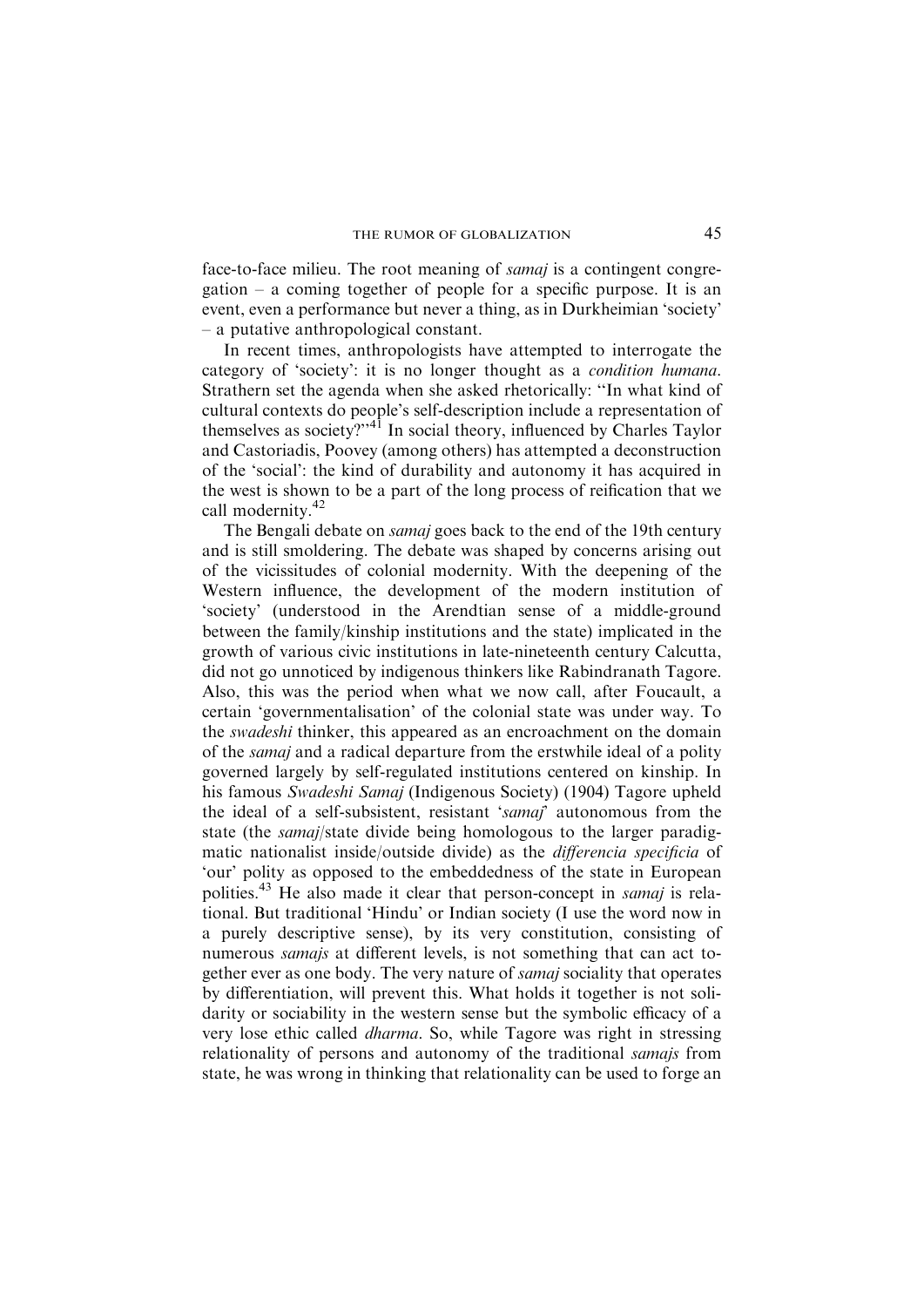effective unity – swadeshi samaj – to promote the cause of indigenous unity against the colonial state. Cultural facts, as Geertz noted, are always already interpretations.

To be more precise, if the erstwhile samajs had to combine into a bloc, nothing less the transformation of the very nature of its sociality would be called for. In fact, I suspect, the transformation of the sociality of samaj into that of society was the hidden agenda of Bengali modernity. But I cannot substantiate this here for obvious reasons.<sup>44</sup> I can only note in passing that Tagore's project of activating the swadeshi samaj or the nationalist project of constructing a resistant 'inside', was a historic attempt to forge a social body – 'society' –  $ex$  nihilo. However tentative and tenuous was this 'society', it was an entity – a 'thing' – that was acted upon in nationalist mobilizations (especially after Gandhi) against the colonial state. To the extent pedagogic nationalism was successful, this imaginary institution of 'society' was not a mere figment of elite imagination: repeated enactments performed it.

Some of Tagore's contemporaries did recognize that the model of swadeshi samaj whose professed aim was to consolidate samajs vis-à-vis the colonial state, goes against the very grain of the sociality of the samajs. Strong objections about Tagore's project came from the 'traditionalist' lobby (in their mouthpiece, *Bangabasi*, the conservative Bengali journal) – the last bastion of what was still left of the samajs and their garrulous, reactionary *samajpatis*.<sup>45</sup> They accused Tagore of subverting the traditional samaj order by his tendentious depiction of swadeshi samaj as somekind of a mélange. If samaj becomes an homogenous collectivity, defining itself as a unified bloc vis-à-vis the state, the principle of samaj, that which holds it together – dharma (read caste and hierarchy) – will be undermined and an European-style 'society' will triumph. We might add here that the traditional discourse of samaj immanent in our regulative *smriti* texts never posited an environmentlike society and its bond, sociability.

As I have said, I cannot afford to narrate here the history of transformation of Bengali sociality – the transformation of samaj into 'society'. But the very real existence of the 'unequal' languages in contemporary Bengal – the villagers' incomprehension of my 'wider society' – indicates the tenacious underground persistence of samaj and the still tenuous nature of the institution of 'society' . To be fair to Tagore, it should be mentioned that elsewhere, in a different context, he did admit that until recently (we are in 1894), we were a "samaj of householders". Which is to say, there was no middle-ground between the household and the state: there was no 'society'. What I have said so far should make it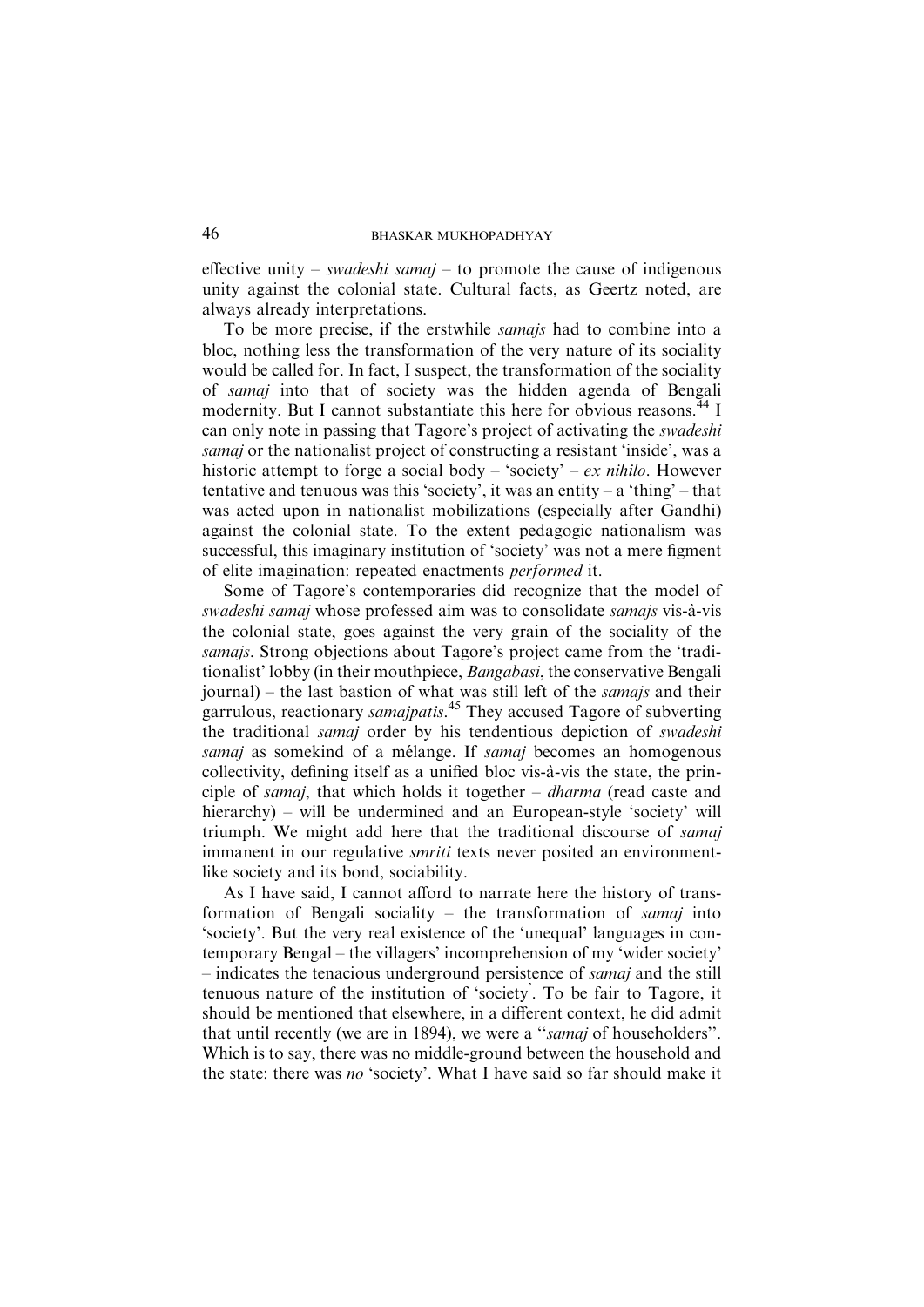abundantly clear that samaj cannot be posited even as a weak substitute of society. Samaj is not only not society, it is something else altogether. Largely due to the operations of colonialism, ''A new flood has swept into its [samaj's] domain. Its name is 'the public' [original in English]... It is impossible to translate it into Bengali.... Now our samaj consists not only of households but also an emergent public.''<sup>46</sup>

To bring out the nature of sociality of samaj, it would be instructive to contrast it with the notion of 'community' preached by the influential ''Subaltern Studies'' group of historians. 'Community' was salvaged from the dusty alcove of 19th century historical sociology and is simply the binary opposite of 'association'. I find 'community' unhelpful for dethroning the concept of person qua individual idealized in Western political theory. In Partha Chatterjee's acclaimed The Nation and Its Fragments, 'community' is presented as a critique of methodological individualism. Using the origin-myth of a subaltern Bengali sect as a 'cultural critique' of liberalism, Chatterjee idealizes the image of society as an organic body (Gemeinschaft) of which the various jatis are interdependent parts. This organicism of Gemeinschaft is contrasted with the unsocial sociability of civil society. And yet, his very posing of the problem of sociality in terms of a putatively 'universal' problem of ''the unity of mutual separateness and mutual dependence'' (his words) of persons $^{47}$ , suggests as if there is an axiomatic context of action everywhere and, has the effect of making 'society' a universal, removing the very possibility of eliciting other socialities. So long as individuals are imagined as conceptually distinct from the relations that bring them together, we would not be able even to raise the problem of the sociality of samaj.

Chatterjee's 'community' takes its final shape through a reworking of Hegel's section on "Ethical Life" in The Philosophy of Right as a 'suppressed' narrative of the 'community'. He argues for an ethical priority of the organicism of kinship over the principle of bourgeois equality. The underlying argument is familiar: before that historic separation of man from what Marx called ''the original conditions of production'', society was an organic whole immersed in a time before representation. Enveloped in 'custom' people experienced 'nature' and themselves in an unmediated immediacy ("irreducible immediacy", $48$ ), till market and commodity, the forces of *bürgerliche Gesellschaft* (civil/ bourgeois society) that is, raised their ugly heads, alienating people from nature and from themselves. This is, famously, the Left-Hegelianism of the Marx of 1844: Schiller's Romantic theory of alienation amplified and then projected on a world-historical scale.<sup>49</sup> It is also a historic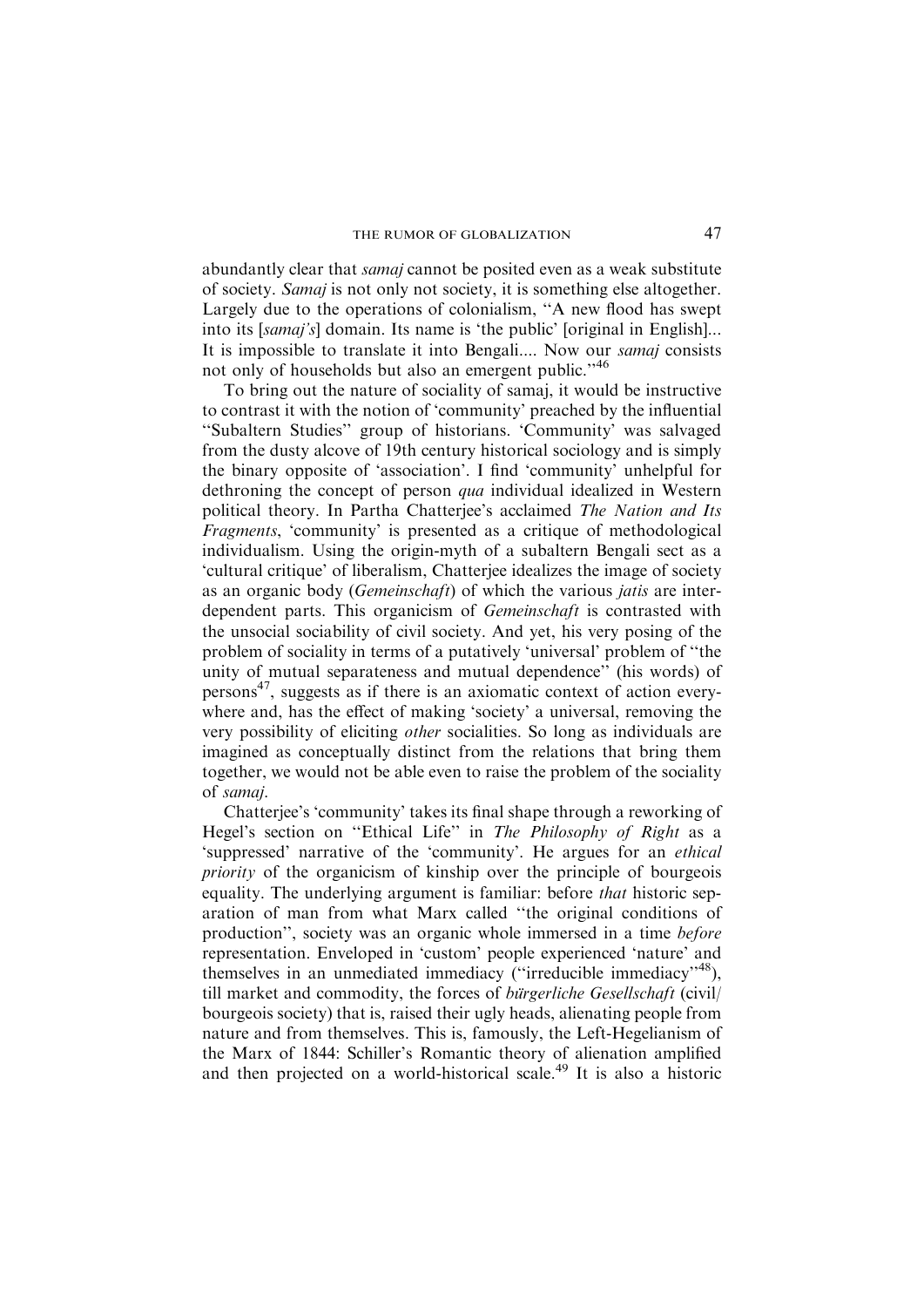regression from Hegel; for, the Feurebachian 'species love' implicated in this mythic humanist narrative derives heavily from the notion of aesthetic interiority developed by the German Romantics and their reactionary politics of nostalgia.

Capitalism means progressive commoditization. But, and this is crucial, the ineluctable logic of commodity also engenders the emphatically de-commodified domain of family, love and friendship as a kind of paradoxical counter-movement.<sup>50</sup> 'Love' in Hegel's sense does not predate commodity but is contemporaneous with it. Thus, the question of an ethical priority of what Derrida calls philia over impersonal contractual relationships is simply misconceived.<sup>51</sup> What Chatterjee chooses to valorize belongs to the very same metaphysics of bourgeois personhood deriving from the interconnected notions of primordial self-ownership, the idea of property as a right of exclusion of others and the Romantic notion of 'authorship' – coalescing in the notion of an originary proprietary right in one's own self and its activities.<sup>52</sup> Precisely what seems to resist most the alienating logic of commodity – viz., the idea of a self-determining, unique, moral person who owns his 'own' works – is, paradoxically, a singular creation of bourgeois law. So, to make a political agenda out of the unmediated 'immediacy' of 'community', is what Carl Schmitt called, in a somewhat different context, "Political Romanticism".<sup>53</sup> Consequently, the 'outside' of commodity is not the 'ethical life' enshrined in the primordial, 'organic' community.

# Outside-inside the commodity machine

Personhood (to be a  $\{lok\}$ ) for my villagers is a result of "transactions", the two axes of which are *apan* (kin) and *par* (non-kin). The communitarian ideas I imbibed made me think that the bond of community is the connector between persons and society and further, society is a matter of collectivity. This has the distinct disadvantage of prioritizing 'society' as an a priori, as a reality sui generis (as Durkheim would say), which is never accounted for. In the life-world of my villagers, "single" actors are not thought ... [as] indivisible, bounded units; .... Instead... persons are... thought... to be "dividuals" or divisible."<sup>54</sup> Viewed thus, the villagers ''exhibit an elaborate transactional culture, characterized by explicit, institutionalized concern for giving and receiving of many kinds in kinship, work, ... worship" and, I hope to show, even in politics.<sup>55</sup> The upshot of this is that, both persons and things are produced by exchange or transactions (whereas commodity is produced for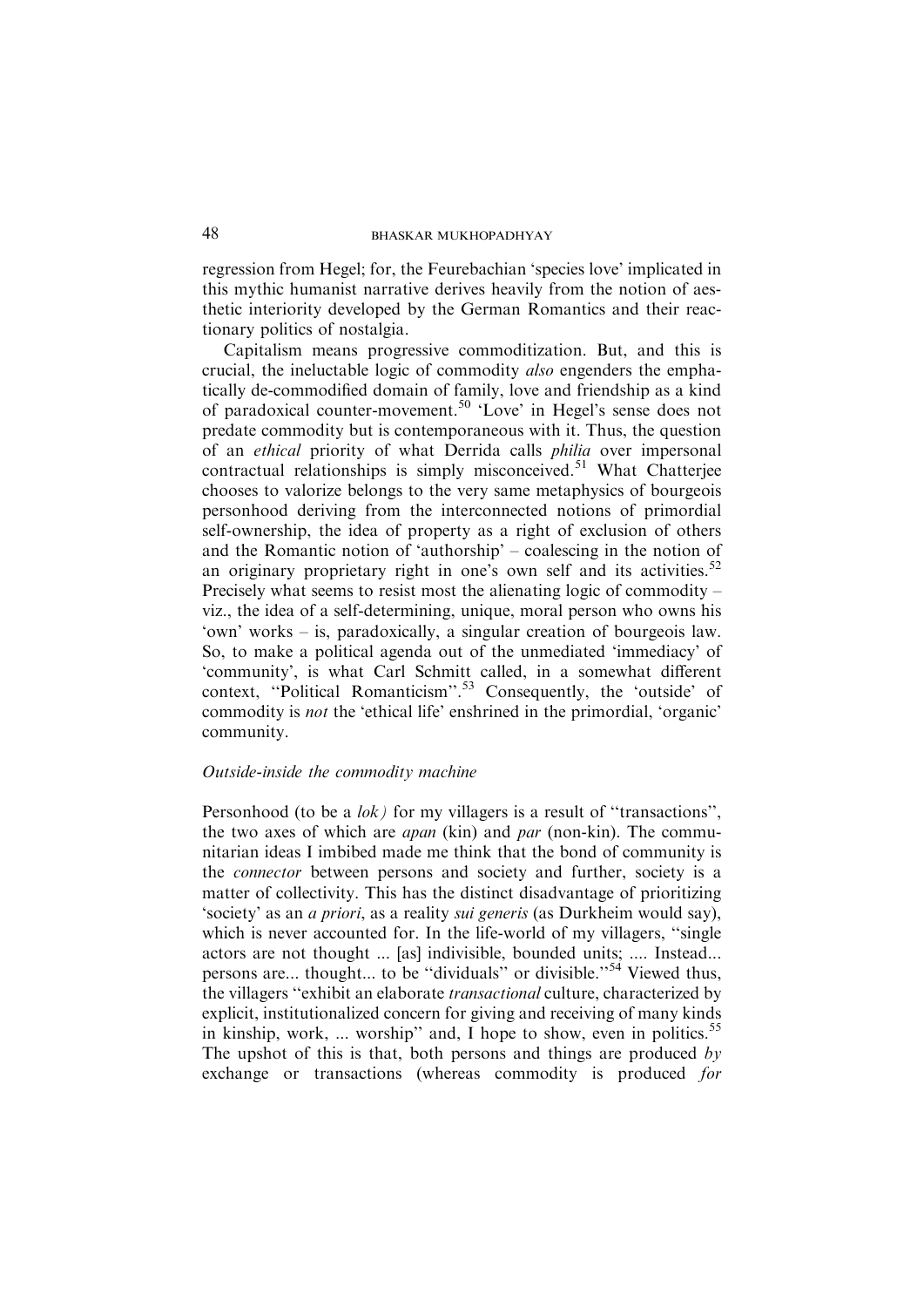exchange). People's work in such cultures is not to sustain 'social' relationships through 'reciprocation'. What people must do is to place constraints on the webs of relationships. For the villagers, non-kin  $(par)$  relationships are based on solidarities which can be very contingent and fluid as well as long-lasting and durable. Here are some examples of non-kin socialities: *swajati* – members of one's own *jati*; those who participate in an *adda* in a tea-shop, who organize together to celebrate a barwari puja, who follow a religious guru like Baba Lokenath, who follow a specific neta, village fractions formed around various interests, customs, events and agendas. All these are little *samajs* – even the group of daily passengers commuting to Calcutta by train in 'Midnapore Local' who chant auspicious Harinam to elevate the monotony of a long journey, is called a samaj. The singular person is a derivative of multiple identities – a social microcosm. In Bengali, there is a name for this mode of social action activating intricate networks of cross-cutting solidarities in which people are enmeshed: daladali (translated usually as factionalism). It may not be a bad descriptor of subaltern Bengali sociality as such which, whatever it is, is emphatically not a collective sociability. In so far as 'social action' is concerned, collective life is a unity while singular persons are composite.

I have asserted that exchange produces people as persons and things as gifts. This 'gift-economy' must not be conflated with reciprocity or some generalized altruism. I argue that in India an underground gift culture still governs the informal economy involving the disenfranchised poor (Chatterjee's 'political' as opposed to 'civil' society), and that too, in complicity with the market and the state. $56$ 

The Bengali expression payee dewar rajniti, meaning a perverse, paternalistic politics, has come into usage during the last 25 years or so. This expression captures with great penetration the kind of negotiations that take place between the villagers and the various civic-governmental institutions. Public goods and facilities (roads, wells, public buildings, electricity, tap-water, hospital etc.) are inevitably seen as 'gift'. Such gifts of unnayan (development) are given to chosen peoples and localities (in exclusion of others) through the mediation of the big men (neta,  $dada$ ) with 'influence' (their word) – power-brokers at various rungs. There is a category of goods for which the official nomenclature in Bengali is  $khayrati$  (alms-giving) – e.g., 'relief' after natural calamities, ad-hoc schemes to provide residential houses and pukka privy, 'foodfor-work' schemes etc. These often come directly stamped with the name of the 'donor' (e.g., Indira Abas Yojona, Jawahar Rojgar Yojona, Rajiv such and such Yojona, Prime Minister's Scheme for this or that) and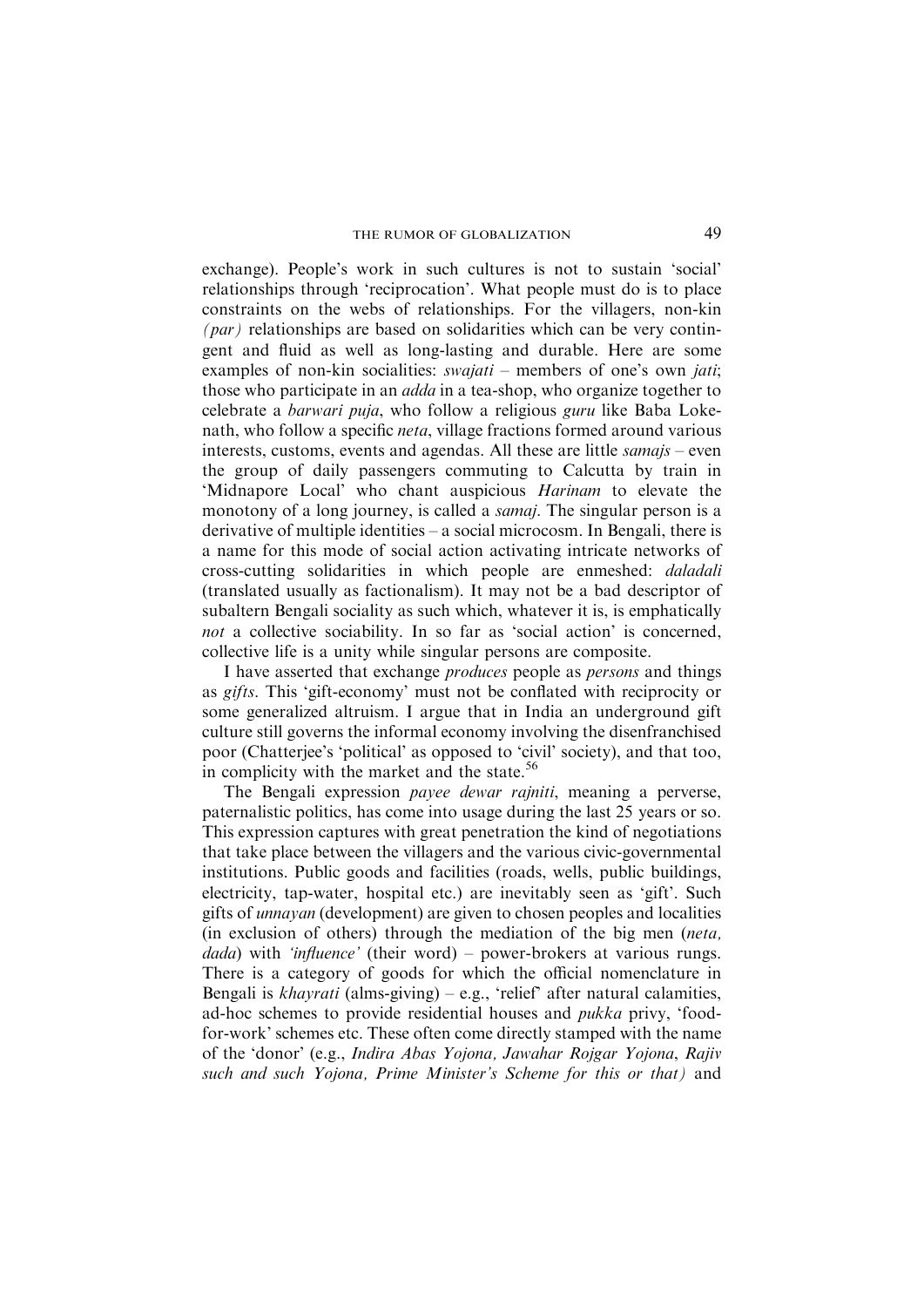these schemes are announced from the ramparts of the Red Fort by the Prime Minister in his Independence Day speech. Access to these, getting a 'ration' or a BPL card (for access to state-subsidized goods and various other concessions), inclusion in various governmental schemes as beneficiaries, admission of patients to state-run hospitals and even formal registration of a complaint in the police station - all these require mediation of biggies who demand loyalty and who have access to elected representatives, to government officers, to police, to press etc. This loyalty is political capital: if you have taken favor, you will have to pay it back – by voting the candidate your big man favors, by joining political rallies, by campaigning for particular candidates etc. The big man will capitalize on the number of men he can mobilize. This is how 'vote banks' work, leading to 'bloc' voting. This intricate mesh of loyalty, favor and patronage extends from the grassroots to the top. And so does the flows of favors, gifts, obligations and counter-gifts.

The unofficial state, the real state that touches the lives of millions in India, is made sense of, and reciprocally, the state has to operate, of necessity, in terms of this 'moral economy' – what Mauss called the "antiquated and dangerous gift economy".<sup>57</sup> Yet, there can be no 'gift' in the realm of the modern, governmentalised state. If gift of commodities does emerge as a strategy of governance it is because the modern, 'modular', state still does not rule over all the sectors of our lives: there are other authorities. Thus, there is space for other socialities not pre-empted by the 'social'; there are other, dissonant temporalities different from "the time of the states".<sup>58</sup> And, there are other *thingings*, imaginaries of cultural thingness not exhausted by the subject-object idiom of property and possession. It is in this allochronic time and allotopic place, the threshold between two different social lives of things – that of gift and commodity – becomes porous and negotiable. When commodities are inscribed with other, vernacular diacritics, as in the villagers' expression globalizationer daan, they become gift. It is not a case of indeterminacy of social trajectory of things but of multiple determinations, of over-determination. Thus, commodity here has another history not annulled by its life qua commodity. It is to this history that we must turn.

To ponder on the villagers' cultural rationalization of commodity qua 'daan'. It is not just a straightforward desire for imported commodities. On closer examination, it turns out, they were not only wanting things but also wanting people to behave in certain ways. They came up with two key indigenous categories: *subidha* (privilege) and *adhikar* (literal meaning, right). The latter, like the word 'globalization', has crept into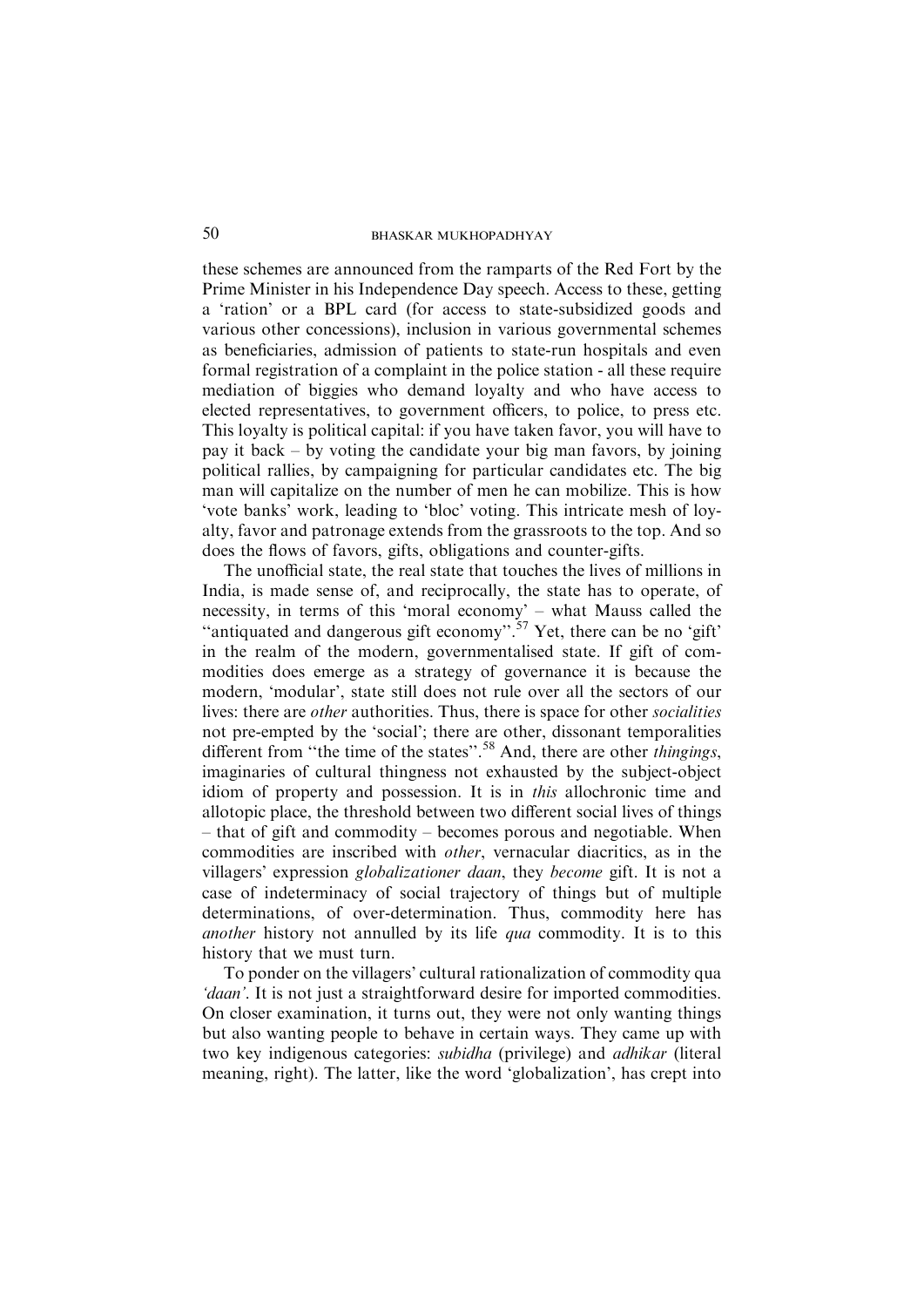their vocabulary from leftist grassroots propaganda. By *adhikar*, a rather formal word, usually found in sadhu bhasa, they mean something like 'officially sanctioned', 'formal', and not 'right' in the juridical sense of the term. With the experience of just-held election in mind when massive rigging took place in Midnapore, they said that casting vote is an *adhikar* but, as things stand, this adhikar, like the adhikar of buying a commodity at 'fair' price, is rarely allowed to be exercised. Hence, these are adhikar only in name; for ordinary villagers like them who are outside the transactional network of the ruling party, these are subidha. Illustrative examples were subsidized kerosene, sugar, grain, 'relief' materials distributed through the *panchayats* and public goods like tube-wells, roads etc, My villagers inevitably end up paying much more than the official subsidized price for things like kerosene and the beneficiaries of the development and welfare programs are invariably those who are part of the coterie formed around the big-men of the *panchayat*. The same is true for fertilizer, seed, pesticide and even allopathic medicines. To get unadulterated, ''original'' (original) stuff, as they call it in their pidgin English, one has to pay a little extra, which they call, euphemistically, dakshina (literally, remuneration paid to the priest for performing *puia*). Even the police station will not accept a complaint for a common theft without some *bakhsish* (tip). A quality bicycle at an easy price, with no palms to grease, is therefore a daan from 'globalization'. But the ruling party in the state, for their own narrow vested interests, is trying to malign 'globalization' as is evident from their extensive campaigns against the Dunkel proposal, 'globalization' and the GATT in recent past. Thus, my villagers inhabit an everyday permeated by the archaic patterns of obligation – those dangerous, fluid, subtle generosities that bind persons into an order of relations different from the contractual rationality of commodity – and from which they cannot be easily extricated. The coercive cosmopolitanism enshrined in the neo-liberal creed is ''founded on a conformist sense of what it means to be a "person" as an abstract unit of cultural exchange".<sup>59</sup> The mutually obligating gift makes the sense of dwelling of my villagers ontologically different from the neo-liberal habitus. In the vernacular imagination, the putative 'benefits' of globalization are conceived as 'daan' i.e., mediated by the ethic of mutually obligating transactions. Can 'globalization' contain its own spectre – this plague of media-mediated imagination fermenting at the hearts of the world's dispossessed?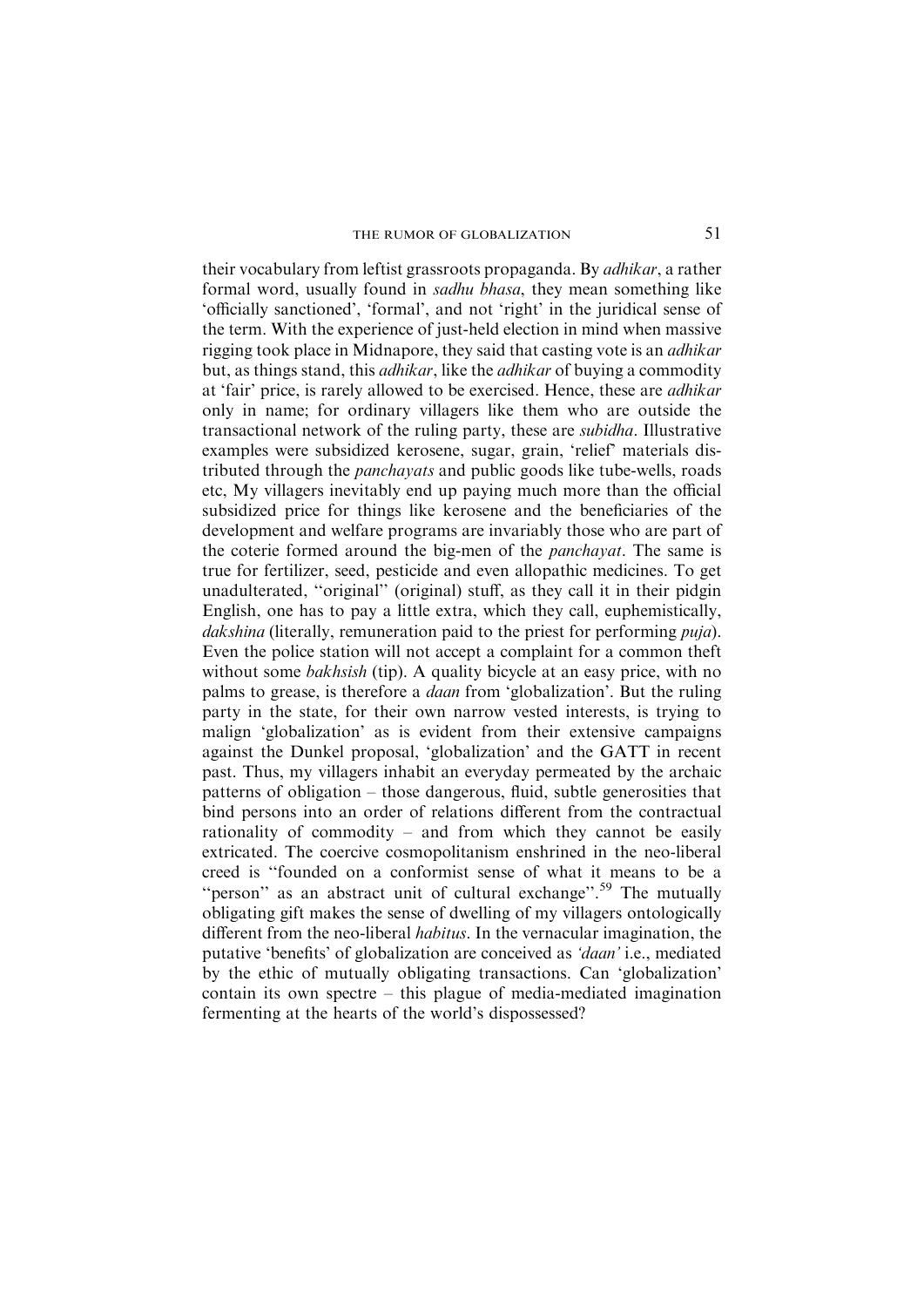#### Leftist propaganda and the education of desire

Though 'fetish' in Taussig's sense is grossly inapplicable here, surely the Chinese bicycle is a place-holder, a substitute-object for their deep and repeatedly frustrated desire to participate in the political process as dignified right-bearing citizens, as subjects of a welfare-state entitled to enjoy the benefits of state-subsidized goods as a matter of right, to participate in the global marketplace as consumers free from the restrictions imposed by a paternalist state. These bicycles are better seen not as passive consumables at all but rather as compressed performances – as scripts for political action.

The point is, these desires are not innate, they were *produced*. These are not, what Chatterjee called, in another context, the ''desire for democratization'' of the subaltern masses – their timeless longing for 'autonomy'.<sup>60</sup> Critiquing the elite ideology of caste as a legitimizing narrative for the appropriation of the labor of the low-castes, he claims, by recourse to the contending 'subaltern' narratives that these, staying within the cosmology of caste, "attempt to define a claim of *proprie*torship over one's body, to negate ... [its] daily submission ... and its *labor* to the ... dominant dharma and to assert a domain of bodily activity where it can... disregard those demands."<sup>61</sup> This feat of absent-mindedness with which the Lockean self-ownership is imputed to Bengali subalterns, deserves notice. The idea of self-ownership is not a fixed ontological position to ground ethnographic descriptions but is itself a construct which should be read from the materials and not into them. Such received forms of subjectivity are straightjackets of identity. Chatterjee's ontology of autonomy crucially hinges on the formation of a sovereign, transcendental, agentive, bourgeois subjectivity. Yet, there is no transcendental normative ground on which to glorify 'autonomy' in general. So, if there is a case for ''desire'' in Chatterjee's expression, it is his pedagogic desire to divest *them* of agency as desiring persons.

I want to look into desire's artifactuality, its constructedness and its contingency. I want to interrogate how desires are produced. This particular desire for 'democratization' metonymically related to the Chinese bicycles was produced: first, by Leftist rule which made these villagers political subjects but did not confer on them the accoutrements and entitlements of citizenship. And next, by the 'rumor of globalization', by which I mean the dissemination of a technologically mediated imaginary through media in which is included not just the media hype surrounding the imminent invasion of Chinese goods, but also their prolonged exposure to what they call an iconic ''foren'' (meaning the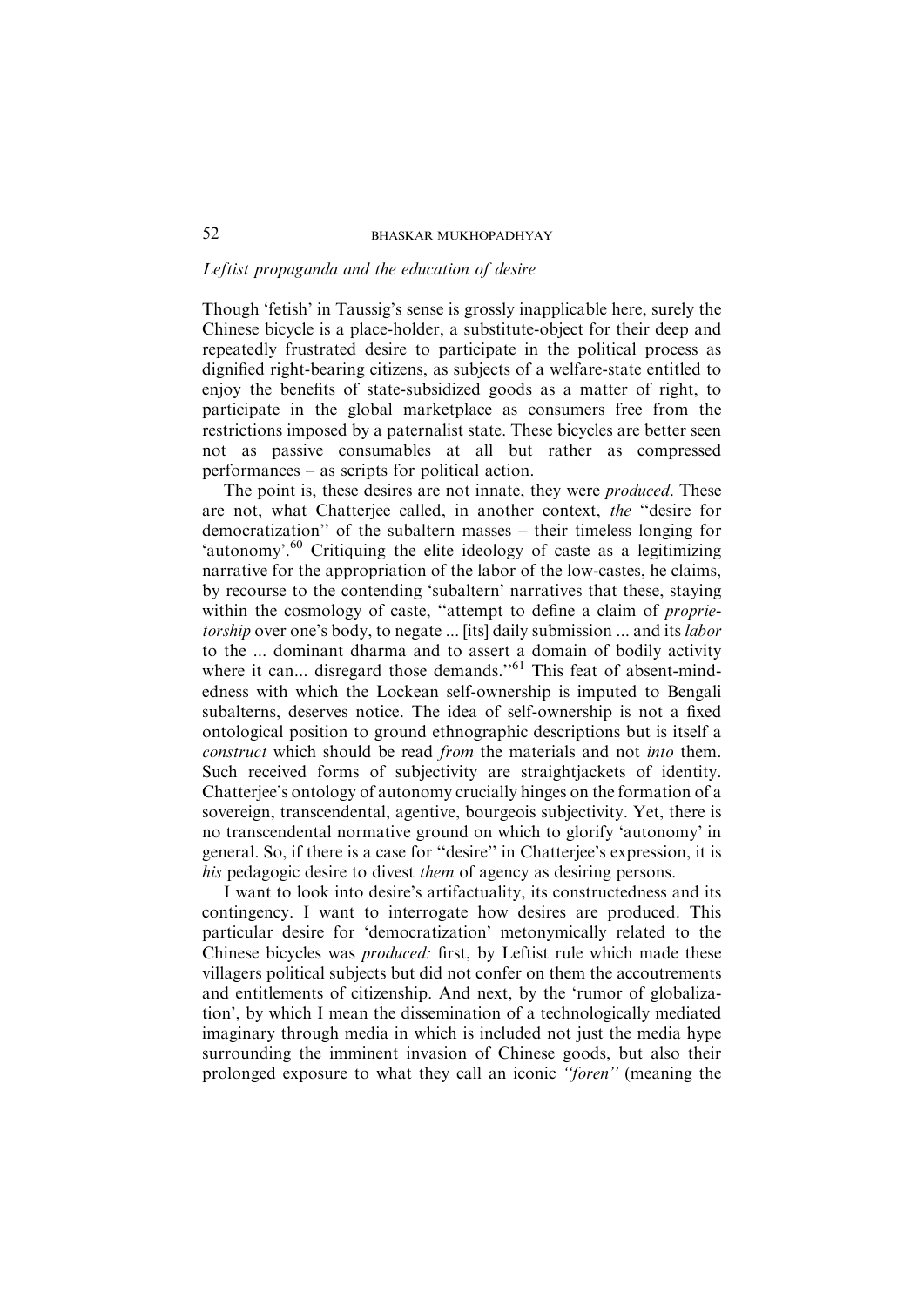US-American and European) lifestyle through cable television and video (most villages have video-parlors screening all kinds of films: Bengali, Hindi, dubbed Hollywood films like Titanic and Jurassic Park, and clips of B-grade foreign films, usually 'adult' scenes), but also the (negative) leftist vernacular propaganda in the countryside against globalization, warning people that soon cheap mass-consumption goods of everyday use will flood India at the detriment of indigenous industries. Acknowledging the spectrality of consumerist desires, mediated through the images simulated by the technologies of communication, is commonplace today; but it is rarely appreciated that the very same spectre also fuels formation of new solidarities centered on new desires.

The villagers think of 'globalization' as a process operating from some nether region of the world, involving posh, white, educated people who want the underprivileged Indians to enjoy the same access to quality consumer goods as they do. The central government in Delhi has been agreeable to 'globalization' after protracted negotiations – after being threatened of being thrown out of the world community. But the ruling party of this state, for their own narrow vested interests, is trying to malign 'globalization'. The drift of their argument is that enjoying 'right' (adhikar) itself is a 'privilege' (subidha). The Leftist regime inculcated in them the rhetoric of 'right' through their initial mobilization around the issue of recording the names of the poor sharecroppers. That was the first gift of 'right'. Then came the gift of panchayat, resulting in improved village infrastructure and enhanced accessibility to 'gifts' from the state. But then, the same Leftists started deriving special privileges out of the system, now narrowly constricted into a coterie. Thus the desire for democratization I am concerned with resulted from the Leftist pedagogy of 'right' (''Adhikar keu diye day na, adhikar ladai kore chinye nite hoy'' – a popular Leftist slogan) as modified by wily popular understanding: this right to right is domesticated as 'gift' from the Leftist regime which presupposes calculation from both the donor and the recipient. The gift of this 'right' must be paid back and matched by the obligation to vote the Left and bring them to power. Exactly the same is true for the 'gift of globalization': it entails the potential recipients to enter into a sticky moral obligation with 'globalization', which means, minimally, denouncing leftist propaganda against globalization as hogwash. Thus, the Chinese bicycle is both a commodity (since it has been produced for exchange, one has to pay a price) and a gift (since it is produced by exchange between the villagers and the globalization process).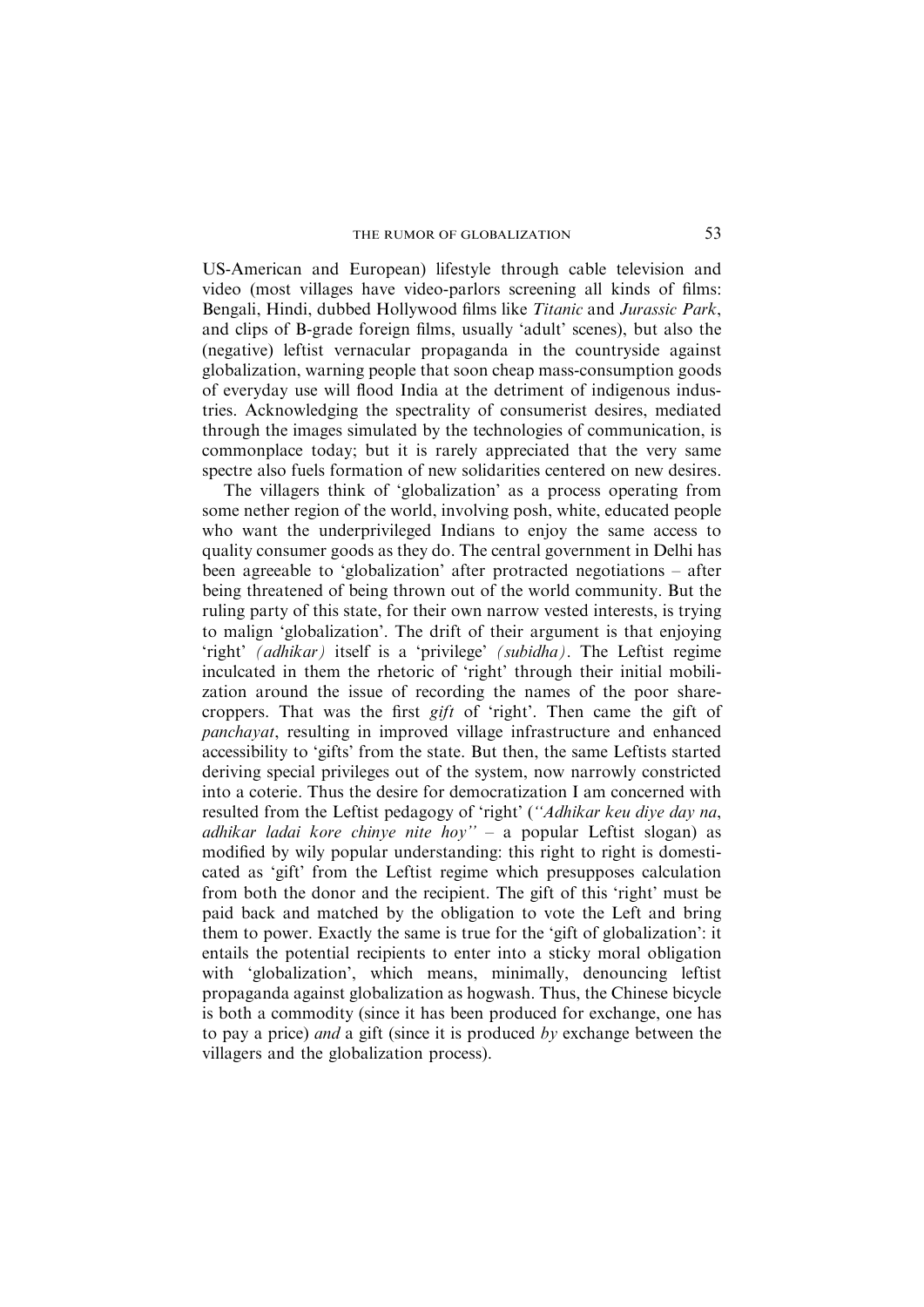### On the banality of the evils of commodity fetishism: enchantment, fetishism, location

It is clear that some kind of enchantment is implicated in my villagers' desire for imported consumer goods. Taussig would have us believe that the world's dispossessed attaches a negative valence to the spectral: precisely because these are enchanting, these are also dangerous. There is an easy conflation here between Marx's aesthetic-anthropological critique of commodity's fetish character and the noble savage's putative ambivalence towards the spectral. This denunciation of seduction by the spectral rests on a more fundamental distrust of representation as such. Wrote Baudrillard, the melancholic, fatalist prophet of Postmodernism:

''[A]t stake has always been the murderous capacity of images, murderers of the real, murderers of their own model... To this murderous capacity is opposed the dialectical capacity of representations as a visible and intelligible mediation of the Real. All of Western faith ... was engaged in this wager on representation: that a sign could refer to the depth of meaning, that a sign could exchange for meaning, and that something could guarantee this exchange – God, of course. But what if God himself can be simulated, that is to say, reduced to the signs which attest his existence? Then the whole system becomes weightless, it is no longer anything but a gigantic simulacrum – not unreal, but a simulacrum, never again exchanging for what is real, but exchanging in itself, in an uninterrupted circuit without reference or circumference."<sup>62</sup>

Debord-dada, as we would say in Bengali, is more direct: ''Whenever representation takes on an independent existence, the spectacle establishes its rule."<sup>63</sup> What underlies the Marxist critique of commodity as 'fetish', a category Marx picked up directly from Enlightenment anthropology of religion, is precisely a denunciation of the simulacra which links Marx, to an unbroken line of tradition which runs from Plato to the Romantics through the Schoolmen and Luther. There is a persistent and morally valorized ontological opposition throughout the Western tradition between likeness and presence, between things fabricated by man and those given by nature or god. We recall in Plato's Sophist a clear-cut distinction between two kinds of images: copies and simulacra. The copies are good images, the icons which resemble from within while simulacra are bad and false images. Copies embody presence, simulacra is mere likeness with no reassuring presence to back it. It is a copy without an original. Deleuze writes: ''[W]ith Plato a philo-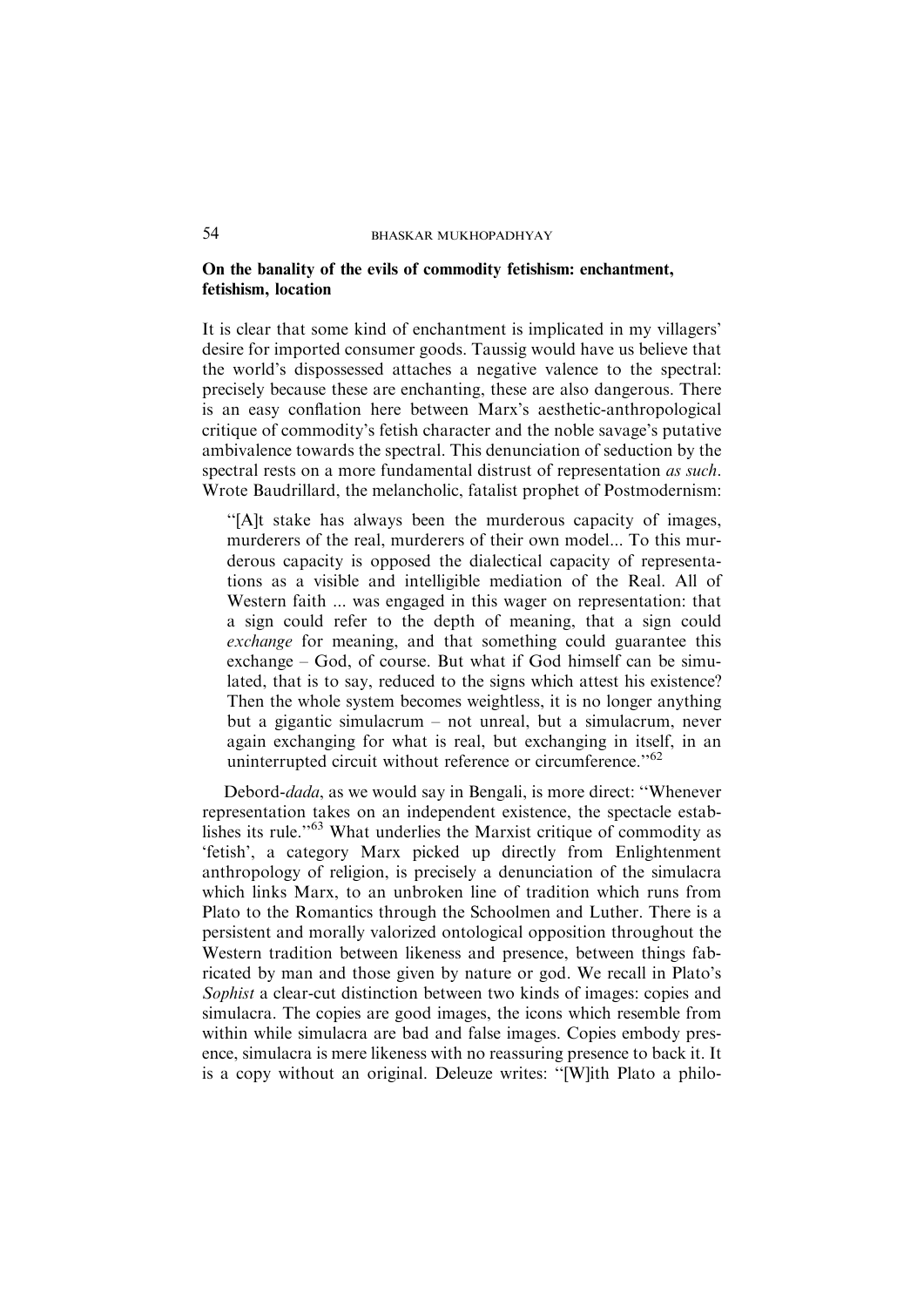sophical decision of the utmost importance was taken'': that the phantasm or simulacra is the devil, the Sophist, that always disguised and displaced false pretender as opposed to god, the demiurge, the only true and authentic 'maker'.<sup>64</sup>

The reason behind my cursory harangue into philosophy is strictly polemical. Recently, William Pietz has attempted to restore to fetish its historically specific meaning(s).<sup>65</sup> Pietz's philological point about the semantic broadening of 'fetish' in the course of Euro-African first encounter is well taken but the import of this philological 'discovery' is not as radical as he supposes: all sorts of worldly 'illusions' about the 'real' nature of things are already taken care of in Plato's 'simulacra'. Pietz is traversing the same Platonic path in thinking that the ''untranscended materiality" of res can be taken as an ontological ground, a transcendental signified, against which is to be measured its various 'objective' (mis)representations like 'commodity fetishism'. The distinction between materiality and its representation is of course a distinction between two signifieds (not between a representation and a referent), involving a characteristically rhetorical production of 'materiality-effect'.

Enlightenment anthropology's derogatory term 'fetish', deriving from the Latin adjective facticius (root-meaning: man-made or artificial), has a long genealogy. It is not the semantic history of a word but the continuity of a certain substratum of meaning that concerns me. It began its career as simulacra in Plato to be used later by Schoolmen (''Thou shalt not make graven images.''). Icons flourished under Christianity but not as presence but as likeness.<sup>66</sup> The icons and idols of the heathens (often referred as 'fetish') – claiming to embody not just likeness but also presence – crumbled as soon as Jesus entered the scene. After Reformation, Protestant philosophers condemned all erstwhile icons and images, including those of the Catholics, as idolatry, as fetish. Koerner has demonstrated brilliantly how the Reformation image incorporated a certain reflexivity such that the icon itself became iconoclastic.<sup>67</sup> It takes little imagination to see why fetish became a key term for condemning the practices of the heathens in early colonial encounters and finally, institutionalized as an object of study through academic anthropology around 1800. It is at this point that Marx picked it up as a category to demystify the 'idolatry' of commodity in modern societies. Thus, there is a red thread of discursive continuity from Plato to Marx: 'fetish' is tainted. Its cutting edge derives from the  $Ur-Pr\ddot{\alpha}$  and origin, an Ur-Modell, and the priority of the model over the copy, whose untruth is measured precisely by its deviation from the original. Use-value, the selfsame and the self-identical, original and authentic substantiality of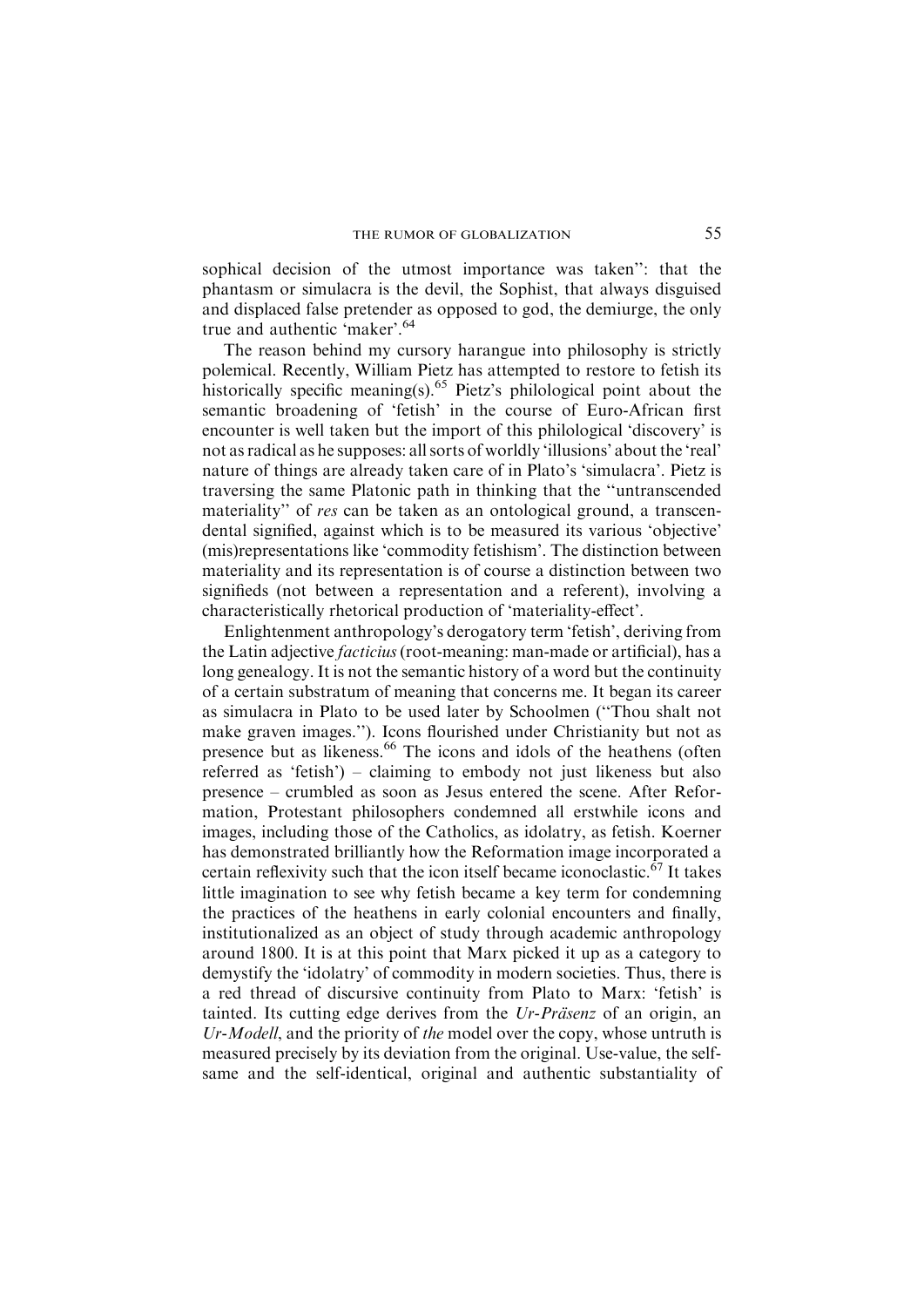things as things, is *the* origin of value. Exchange-value is the false pretender, the Sophist. What I am trying to do is to unyoke the theorization of commodity from these metaphysical presumptions.

Commodity has a location, it is not the same thing everywhere: it is ontologically heterogeneous. There is a certain specificity of my villagers' entanglement with 'foren' commodities: far from epitomizing people's powerlessness and lack of control over their own destinies, here the bicycles function as tangible and public celebrations of power of the dispossessed. Following Jane Bennett, the question 1 wish to pose is: ''what are the implications for politics when consumables appear as animate, as politically and symbolically valorized?"<sup>68</sup>

Marx's critique of fetishism hinges crucially on the Cartesian characterization of matter as res whose innate character is inert. This supports an onto-story in which agency is concentrated only in humans. I see the Chinese bicycle as expressive of a different ontology: in it, the liveliness of politicized matter itself is at once apparent, by the grace of the technology of media (hybrid, simulated rumor) and the political technology of producing citizens. These bicycles thus emerge from a subversive, underground cultural sense of porosity between things and persons, from a culture of 'transaction' grounded in a different set of notions of property, possession and person. Out of the commercialized beckoning of Chinese bicycles erupts a cosmology where the self is not an interiority, something one owns, but a node in a network where the paradigmatic altruism/selfishness, human/non-human divides are unobtrusively but incontrovertibly breached.

I have tried to underscore the lack of ready availability of a (meta) narrative called 'commodity' in appropriating the kind of intransigence coded in my Chinese bicycles. This intransigence is also productive in interrogating the theories of location which ontologise the global as ground. Finally, it is this intransigence that calls into question the generalized denunciation of commodity and the spectral. It is the media simulated spectral that activates discordant imaginaries of vernacular globalization, glaringly at odds with the bloodless vision of 'global civil society'.

#### Acknowledgement

I am most grateful to Kaushik Ghosh, Suha Chakravorty-Dasgupta, Christopher Pinney, Marilyn Strathern, John Frow, Manas Ray, Natasha Eaton, Markus Deschell, Goutam Bhadra, John Hutnyk and to the audiences at Kuala Lumpur (SEPHIS conference on globalization) Calcutta, Delhi, Edin-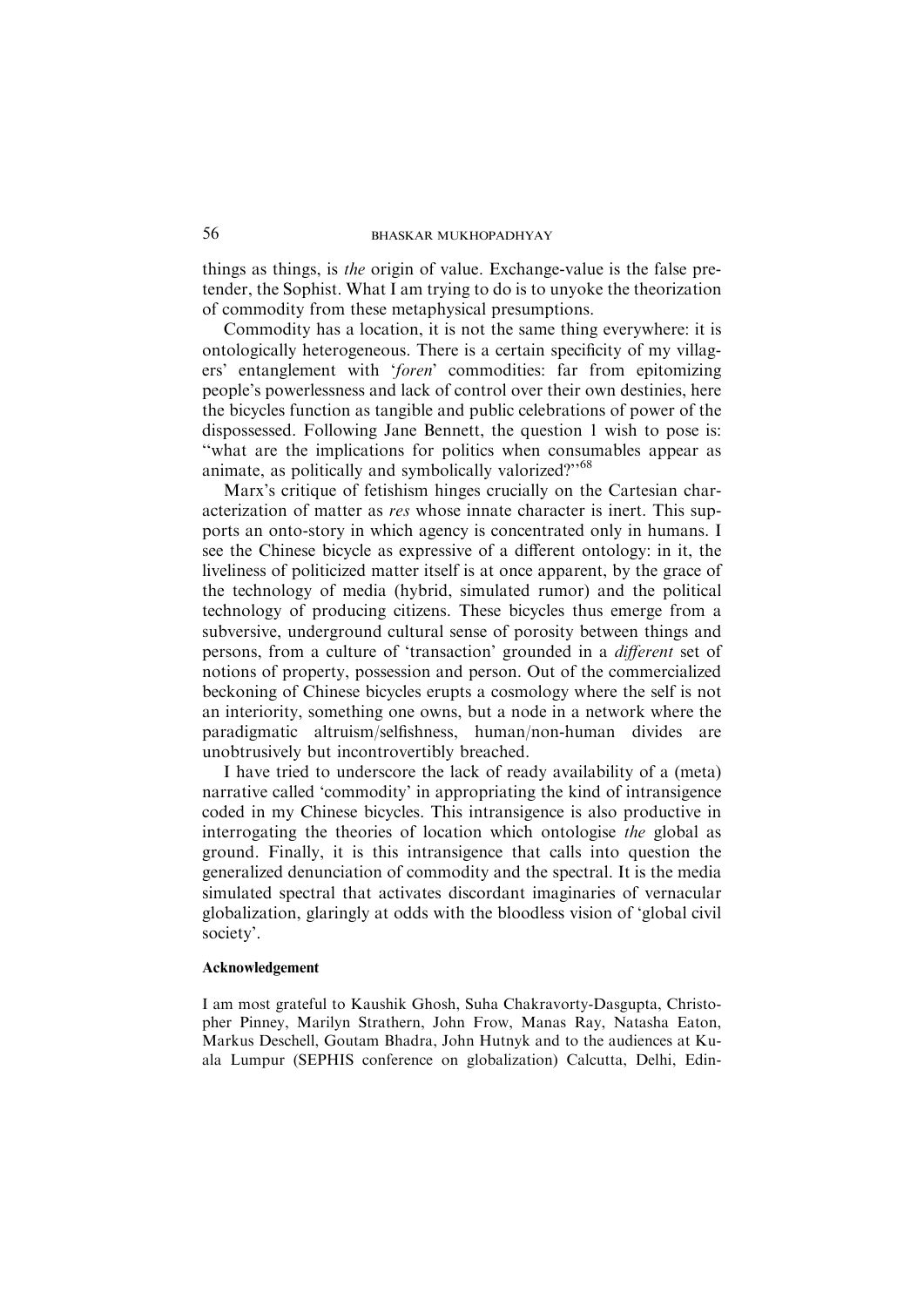burgh and London for their comments, interventions and suggestions. As always, and despite some of our persistent disagreements, I am deeply indebted to my teacher, Partha Chatterjee. The responsibility for the remaining errors and infelicities is of course mine.

#### Notes

<sup>1</sup> The Strait Times 19 June, 2002, Singapore cited in The Statesman 20 June, 2002, Calcutta.

<sup>2</sup> 'Bimbofication': to turn somebody or a body of people into passive bimbo(s); according to most Marxist commentators, this is what late-capitalism does to people at large. See, Robert D'Amico, ''Desire and the Commodity Form,'' Telos 35 (Spring 1978), pp. 88–122.

<sup>3</sup> The 'semioticity' of something means its symbolic or social meaning. Things are not just what they do for us, they are also signs which mean something. For example, a refrigerator cools but to the extent it is a sign (everything is a sign), it also signifies: it signifies the social status of the owner, his/her aesthetic inclination, economic status etc. And of course, there are many things whose semioticity is zero (e.g., chemical salts kept in a laboratory). See, Arjun Appadurai, ''Introduction: Commodities and the Politics of Value," in A. Appadurai (ed.), The Social Life of Things: Commodities in Cultural Perspectives, Cambridge: Cambridge University Press, 1986. pp. 3–63. <sup>4</sup> Michel Serres, Genesis (tr.) G. James and J. Nielson, 1998, Ann Arbor: University

of Michigan Press, p. 91. See also, Bruno Latour, ''On Interobjectivity'' (tr.) G. Bowker, *Mind, Culture and Activity*, 3:4 (1996), pp. 228–245.<br><sup>5</sup> Bruno Latour, "One More Turn after the Social Turn: easing science studies into

the non-modern world,'' in E. McMullin (ed.), The Social Dimensions of Science, 1992, Notre Dame: University of Notre Dame Press, p. 277.

<sup>6</sup> John Frow, ''A Pebble, a Camera, a Man Who Turns into a Telegraph Pole,''

Critical Inquiry 2% (2001), p. 271<br>
<sup>7</sup> Stephen Gaukroger, "Romanticism and Decommodification: Marx's Conception<br>
of Socialism," *Economy and Society*, 15:3 (1986), pp. 287–333.

William Pietz, "Fetishism and Materialism: The Limits of Theory in Marx," in E Apter and W. Pietz (eds.), Fetishism as Cultural Discourse, 1993, Ithaca: Cornell University Press, pp. 119–151.

<sup>9</sup> Cyborgs are sci-fi characters: half-human, half-machine. Following Donna Haraway, I use this term here to designate a certain constitutive hibridity of worldly things we encounter in our everyday lives. These are not just bare matter, but also discourse. See, Donna J. Haraway, Simians, Cyborgs and Women: The Reinvention of Nature, 1991, New York: Routledge.<br><sup>10</sup> Martin Heidegger, *What is a Thing?*, (trs.) WB Barton, Jr. and Vera Deutsch,

1967, Washington DC: University Press of America.

<sup>11</sup> Karl Marx, *Theorien uberden Mehwert*, Vol. III, 1910, p. 355 cited in I .I. Rubin, Essays on Marx's Theory of Value, (trs.) M.Samardzija and F. Perlman, Detroit: Black and Red, 1972, p. 28, footnote 7. An interesting reading of Marxist value theory can be found in, Gayatri Chakravorty Spivac, ''Scattered Speculations on the Question of Value'' in G.C. Spivak, In Other Worlds: Essays in Cultural Politics, 1987, New York: Methuen, pp. 154–175.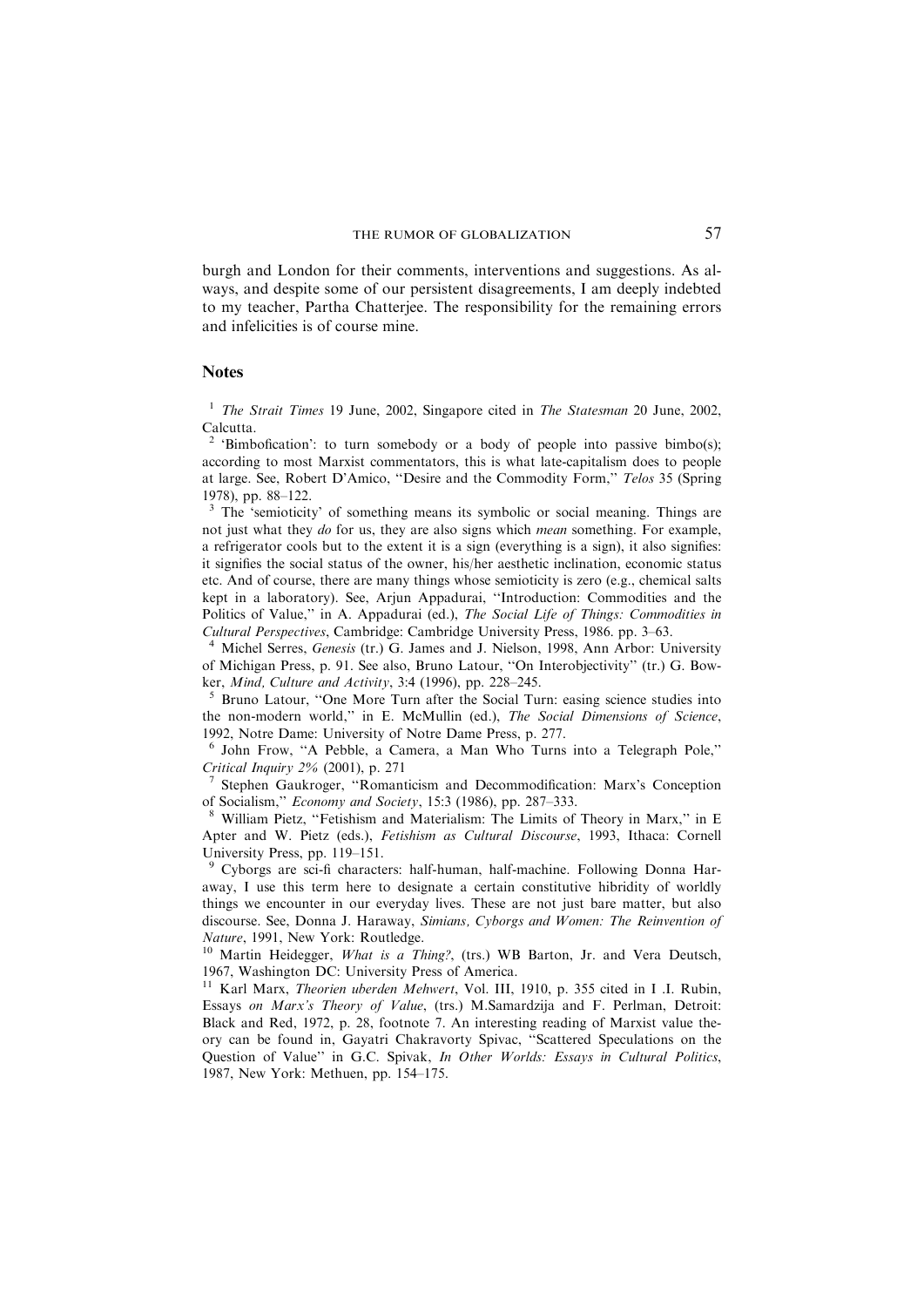<sup>12</sup> The inscription of the thing with the finality of human 'use' is a cornerstone of productivist metaphysics. In holistic societies, things qua sacra are forever in a state of flux, their material boundaries are indeterminate, like the human and super-human beings with whom they are enchained through endless cycles of prestations. (cf. Jean Baudrillard, The Mirror of Production, (tr.) Mark Poster, 1975, St. Louis: Telos Press). Historical evidence as well as ethnography shows that symbolic exchange and not use is the prime-mover in holistic societies. See, for example, Cecil Barraud, Danniel de Coppet, et al., Of Relations and the Dead: Four Societies Viewed from the Point of View of Exchange, (tr.) S. J. Suffern, 1994, Oxford: Berg. And, Natalie Zemon Devis, The Gift in Sixteenth Century France, 2000, Oxford: Oxford University Press.

 $13$  Alain Desrosières, "How to make things which hold together: social science, statistics and the state,'' in P. Wagner, B, Wittcocq et al (eds.), Discourses on Society, 1990, Dordrecht: Kluwer, p. 195.

<sup>14</sup> For a recent exploration of Marxist use-value, see Peter Stallybrass, "Marx's Coat'', in Patricia Spyer (ed.), Border Fetishisms: Material Objects in Unstable Spaces, 1997, New York: Routledge, pp. 183–207.<br><sup>15</sup> Howard Caygill, *The Art of Judgement*, 1989, Oxford: Blackwell.

<sup>16</sup> Desrosières, op. cit., p. 199. Also, Marcel Gauchet, The Disenchantment of the World: A Political History of Religion, (tr.) Oscar Burge, 1997, Princeton: Princeton University Press, pp. 67–76.

<sup>17</sup> Guy Debord, *The Society of the Spectacle*, (tr.) D. Nicholson-Smith, 1995, New York: Zone Books, p. 33.

<sup>18</sup> Michael Hardt and Antonio Negri, *Empire*, 2000, Cambridge: Harvard University Press.

<sup>19</sup> Keith Hart, "On commoditization," in Esther N. Goody (ed.), *From Craft to Industry*, 1982, Cambridge: Cambridge University Press, pp. 38–49.

<sup>20</sup> John Frow, Time and Commodity Culture: Essays in Cultural Theory and Postmodernity, 1997, Oxford: Clarendon Press, p. 8.

<sup>21</sup> Anandabazar Patrika, ''Saster China Jinis Bikrir Gujab, Hujuge Bhir Indoor'', Calcutta, 26 May, 2001. Anandabazar Patrika, ''Saster Gujabe Thaw China Panya Bikeretarao", Calcutta, 27 May 2001. The Telegraph, "Big Draw: The China fair that never was", Calcutta, 26 May 2001.<br><sup>22</sup> India Today "Taste of China" [Cover story], New Delhi: December 11(2000).

<sup>23</sup> Anandabazar, 27 May, 2000, op. cit.<br><sup>24</sup> Denis Vidal, "When the Gods Drank Milk: Empiricism and Belief in Contempo-<br>rary Hinduism," *South Asia Research*, 18:2, (1998), pp. 149–171.

<sup>25</sup> L.K. Advani's (Deputy Prime Minister of the erstwhile BJP government) Rathayatra prepared the ground for the demolition of the Babri mosque in December 1991 which sparked off communal riots all over the country. It is remembered as a watershed when Indian politics, after about half a century of state-backed 'secularism', entered a 'communal' phase.

<sup>26</sup> Arvind Rajagopal, Politics after Television: Nationalism and the Reshaping of the Public in India, 2001, Cambridge: Cambridge University Press, pp. 72–150.<br><sup>27</sup> Arjun Appadurai, "The Production of Locality" in *Modernity at Large*, 1995,

Delhi: Oxford University Press, pp. 178–200.

<sup>28</sup> Arjun Appadurai, "Grassroots Globalization and the Research Imagination", Public Culture, 12:1 (2000), pp. 1–19.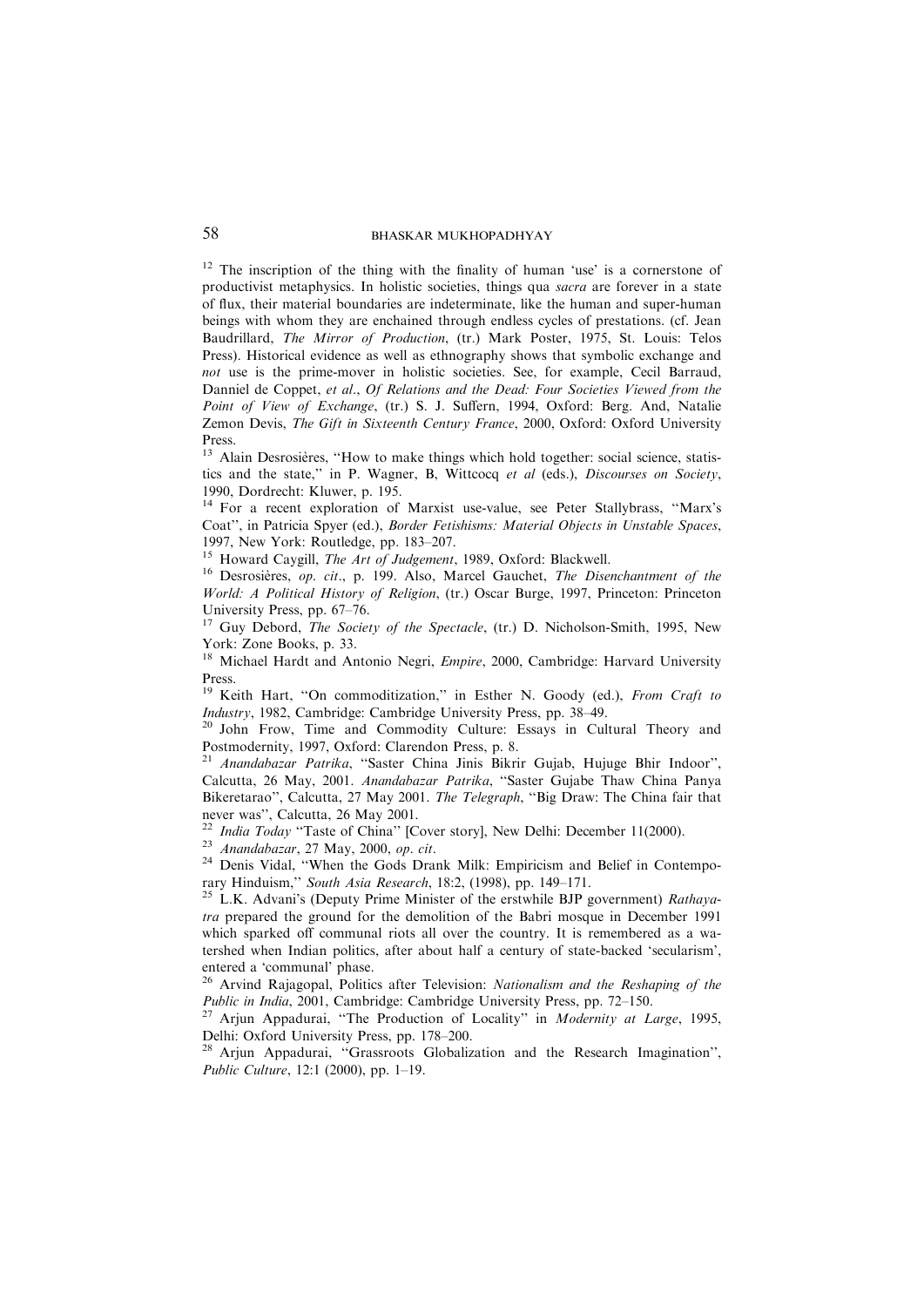## THE RUMOR OF GLOBALIZATION 59

<sup>29</sup> Akhil Gupta and James Ferguson "Sptializing States: Toward an ethnography of

neoliberal governmentality, *American Ethnologist*, 29:4 (2002), pp. 981-1002.<br><sup>30</sup> Nussbaum makes the case for inculcating the responsibilities of global citizenship through distinctive educational programs. There is, thus, a distinctive pedagogy of the global: it is an ethical project See: Martha Nussbaum and her respondents, For Love of County: Debating the limits of patriotism, 1996, Boston: Beacon Press. Also, Martha Nussbaum, ''Kant and Stoic Cosmopolitanism,'' Journal of Political Philosophy, 5 (1997), pp. 1–25. For a trenchant critique of globality as ground, see Gayatri Chakravorty Spivac, ''Cultural Talks in the Hot Peace: Revisiting the ''Global Village,'' in Pheng Cheah and Bruce Robbins (eds.), Cosmopolitics: Thinking and Feeling Beyond the Nation, Minneapolis: University of Minnesota Press, 1998, pp. 329–348.<br><sup>31</sup> Immanuel Kant, Critique of Judgment, (tr.) W.S. Pluhar, 1987, Indianapolis: Indiana University Press, p. 111.

<sup>32</sup> Akhil Gupta and James Ferguson, ''Beyond ''Culture'': Space, Identity and the Politics of Diffference," in J. X. Inda and R Rosaldo (eds.), The Anthropology of Globalization, 2002, Oxford: Blackwell, p. 73.

 $\frac{33}{34}$  Ibid., p. 74, emphasis mine.<br><sup>34</sup> Sabang is near Keshpur in West Midnapore where massive political violence took place on the eve of the assembly elections, killing at least a dozen people who belonged to the opposition party. Its cadres are still terrorized and cannot enter their own villages. My respondents were mostly sympathizers of the opposition party and before talking to me they made me promise that I would not disclose their names or the name of their village.

<sup>35</sup> Marcel Mauss, The Gift: Forms and Functions of Exchange in Archaic Societies, (tr.) lan Cunnison, 1967, New York: Norton.

 $36$  Michael Taussig, The Devil and Commodity Fetishism in South America, 1983, Chapel Hill: University of North Carolina Press.

 $37$  Paul Brass, "National Power and Local Politics in India: A Twenty-year Perspective", *Modem Asian Studies*, 18:1 (1984), pp. 89–118.

 $18^3$  As opposed to 'associative', 'ascriptive' community means a community constituted around some so-called 'primordial loyalty' like caste, kinship, religion etc.<br><sup>39</sup> Maitreech Ghatak and T. W. Cuireanns, "The Fig. Co.

Maitreesh Ghatak and T. W. Guinanne, "The Economics of Lending with Joint Liability: Theory and Practice,". Journal of Development Economics, 60 (1999), pp. 195–228.<br><sup>40</sup> Haricharan Bandyopadhyay, *Bangiya Sabdokosa*, 1967 (BS. 1340), Sahitya Akade-

my, New Delhi, pp. 2137. Ganendramohan Das, Bangala BhasarAbhidhan, Vol. II, 1979 (BS 1344), Calcutta: Sahitya Samsad, p. 2090. Nagendranath Vasu, Viswakosa, Vol. XXI, 1988 (1886–1911), Delhi: BR Publishing, p. 239.

<sup>41</sup> Marilyn Strathern, The Gender of the gift: Problems with Women and Problems with Society in Melanesia, 1988, Berkley: University of California Press, p. 9.

<sup>42</sup> Mary Poovey, "The liberal civil subject and the social in eighteenth-century British moral philosophy," in Patrick Joyce (ed.), The Social in Question, 2000, London: Routledge, pp. 44–61. Eric R. Wolf, ''Inventing Society,'' American Ethnologist, 15:4 (November 1988), pp. 752–761. Alain Touraine, ''Sociology without Society'', Current Sociology, 46:2 (April 1998), pp. 119–143.<br><sup>43</sup> Rabindranath Tagore, ''Swadeshi Samaj'' (BS 1311), *Rabindra Rachanabali*,

Vol. XII, 1961, Calcutta: Govt. of W.B (centenary edition), pp. 683–702.

<sup>44</sup> In this connection, see my ''The Nation and its Memories: Constructing a Bengali Past 1875–1950," paper presented at the conference on Imagined Pasts in South Asia